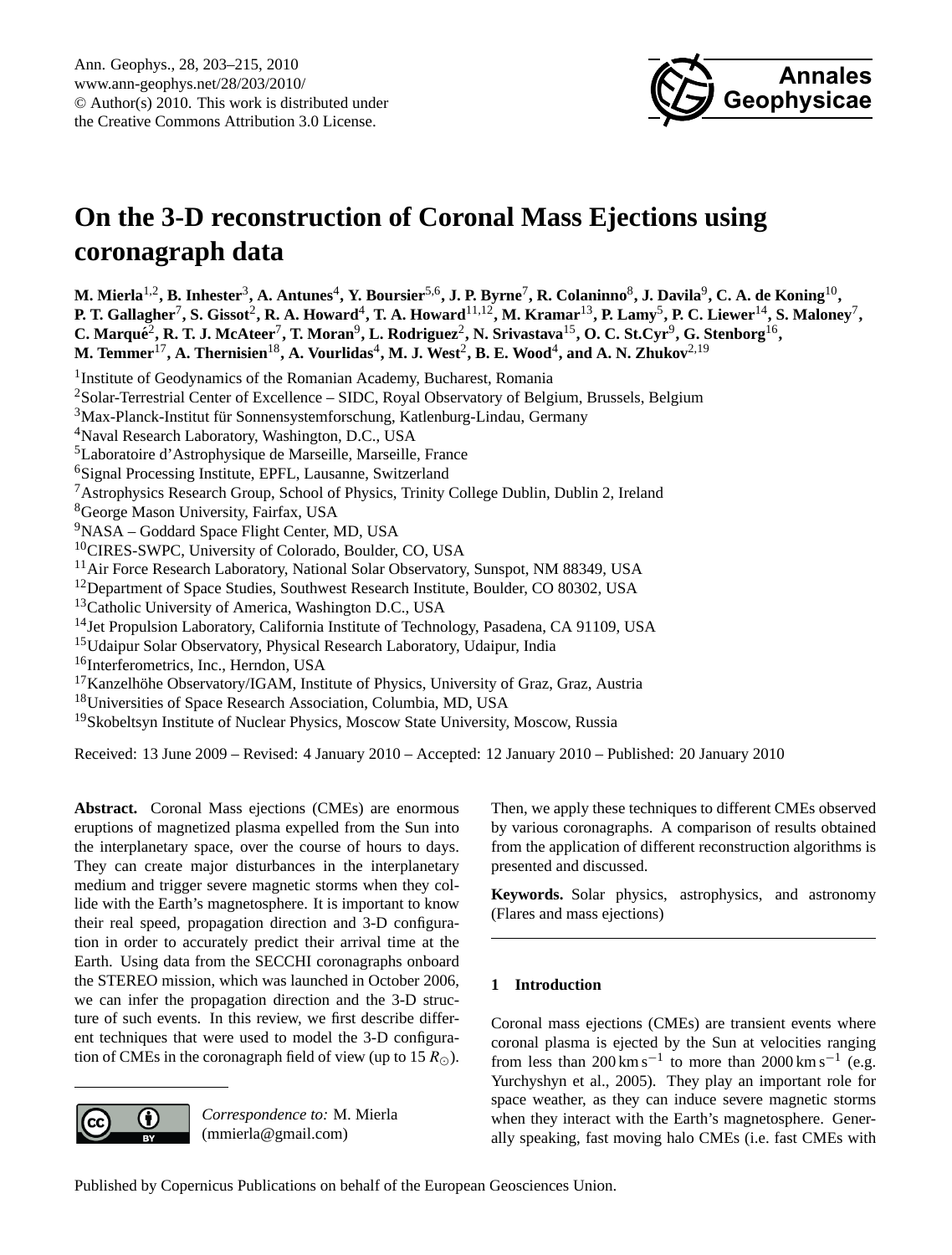an apparent width of around 360° in a coronagraph field of view) directed towards the Earth have been known to produce strong geomagnetic storms [\(Gosling et al.,](#page-11-0) [1990;](#page-11-0) [Sri](#page-12-1)[vastava and Venkatakrishnan,](#page-12-1) [2002,](#page-12-1) [2004\)](#page-12-2). Not only halo CMEs but also occasionally limb CMEs may result in strong geomagnetic storms [\(Schwenn et al.,](#page-12-3) [2005;](#page-12-3) [Gopalswamy et](#page-11-1) [al.,](#page-11-1) [2010\)](#page-11-1). In addition to the speed of the CME, the magnetic field orientation of the interplanetary CME (ICME) also plays an important role. When the magnetic field in the ICME is strong, southward and long-lasting, a strong geomagnetic storm is likely to occur [\(Russell et al.,](#page-12-4) [1974;](#page-12-4) [Gonzalez and Tsurutani,](#page-11-2) [1987\)](#page-11-2). [Ruzmaikin et al.](#page-12-5) [\(2003\)](#page-12-5) and [Yurchyshyn et al.](#page-12-6) [\(2003\)](#page-12-6) suggested that the magnetic field orientation of the erupting filaments associated with the CMEs and the associated magnetic clouds are related. Therefore it is important to have an accurate estimation, not only of the speed and direction of the CME propagation, but also of the three-dimensional (3-D) geometry.

CMEs are typically observed in white light images provided by space-based coronagraphs such as LASCO [\(Brueckner et al.,](#page-10-0) [1995\)](#page-10-0) and ground-based instruments such as the MK III and MK IV coronagraphs at Mauna Loa. Coronagraphs provide us with a two-dimensional representation of the CME three-dimensional structure projected onto the plane of the sky (POS). As a consequence, the measured quantities like angular width, height, speed as well as derived quantities like mass and energy of CMEs are also projected on this plane and therefore, represent lower limits of the true, un-projected CME properties. The projection effects on these quantities can be estimated by making assumptions about the CME propagation direction and shape, but the true 3-D properties of the CME remain difficult to estimate reliably (Vršnak et al., [2007\)](#page-12-7). The new data from the Solar TErrestrial RElations Observatory (STEREO) [\(Kaiser et](#page-11-3) [al.,](#page-11-3) [2008\)](#page-11-3), which was launched in October 2006, provides us with stereoscopic images of the Sun's atmosphere. The two STEREO spacecraft orbit the Sun at approximately 1 AU near the ecliptic plane with a separation angle between them increasing at a rate of about 45 degrees/year. The first satellite orbits Ahead of the Earth in it's orbit around the Sun, and the second Behind (labeled A and B, respectively, hereon). The stereoscopic images obtained by the Sun Earth Connection Coronal and Heliospheric Investigation (SECCHI) instrument suite [\(Howard et al.,](#page-11-4) [2008\)](#page-11-4) aboard STEREO allow us to make 3-D estimations of the structure and kinematic parameters of CMEs.

#### **1.1 Constraints in reconstructing the CMEs**

Several attempts at reconstructing the 3-D structure of CMEs had been made prior to the launch of STEREO. These include the use of polarization brightness measurements [\(Munro,](#page-11-5) [1977\)](#page-11-5) from as long ago as the Skylab coronagraph era. These methods were re-explored using more recent data sets and analysis by [Moran and Davila](#page-11-6) [\(2004\)](#page-11-6) and [Dere et al.](#page-11-7) [\(2005\)](#page-11-7). When observed from a single vantage point such as the SoHO spacecraft, 3-D reconstruction may only be attempted considering a simple geometry which maintains quasi similarity over the entire sequence of images. With such a method, an initial parametric description of the 3- D distribution of electrons is required, and forward modeling (FM) is performed to generate a set of synthetic images which are compared to the observed ones. Trial and error adjustments of the parameters then produce the best fit characterizing the CME (e.g. [Chen et al.,](#page-10-1) [1997;](#page-10-1) [Thernisien et al.,](#page-12-8) [2006\)](#page-12-8). The expectation was that stereoscopic observations from the two STEREO spacecraft would provide enough information to estimate the 3-D characteristics of CMEs. However, it has been found that in most cases two views are still not enough for the 3-D reconstruction of CMEs. Hence we still have to rely on assumptions and a priori constraints when trying to resolve the CME shape, although these assumptions may be less demanding than compared to the single view case, and the parameters fitted to the two images to define the CME shape are more reliable. Some of the main problems in reconstructing CMEs are: 1) the complexity of CME phenomena; 2) the difficulty in identifying the same feature in the images used for reconstruction.

The first problem is the complexity of the CME phenomena. Generally, the coronagraph images reveal a very large variety of apparent morphologies (from bubble-like shape to more complex structures like flux-ropes etc.). Figure 1 is a good example of a "three-part" CME, consisting of a bright circular front, followed by a dark cavity and a bright compact core [\(Illing and Hundhausen,](#page-11-8) [1986\)](#page-11-8). CMEs are also highly dynamic events and their global appearance may change considerably in successive images (see Fig. 1).

Another problem is the correct identification and matching of features of a CME in stereo images for reconstruction purpose. The problem lies in correctly identifying the projections of an object/feature in the two stereo images. While it is usually possible to identify the CME in two images and thus determine its general 3-D location, it is not easy to identify features within the CME. To establish a relationship between the projections (so called correspondence) is one of the key problems of stereoscopic reconstructions (e.g. [Inhester,](#page-11-9) [2006\)](#page-11-9). Generally, the methods to find correspondences between the stereo images used in classical stereoscopy are classified in correlation- and feature-based approaches (e.g. [Trucco and Verri,](#page-12-9) [1998\)](#page-12-9). If well defined shapes can be identified in the two images then a featurebased approach can be used. This may work for small scale blobs, sharp corners or kinks often displayed by the dense filament material inside CMEs. Unfortunately, the outer boundaries of CMEs often have a rather diffuse density distribution where prominently located points are difficult to identify. In such cases correlation-based correspondences appear more promising. However, even if the outer boundary is marked by a smooth circular surface with a steep density gradient, its reconstruction is hampered by the fact that,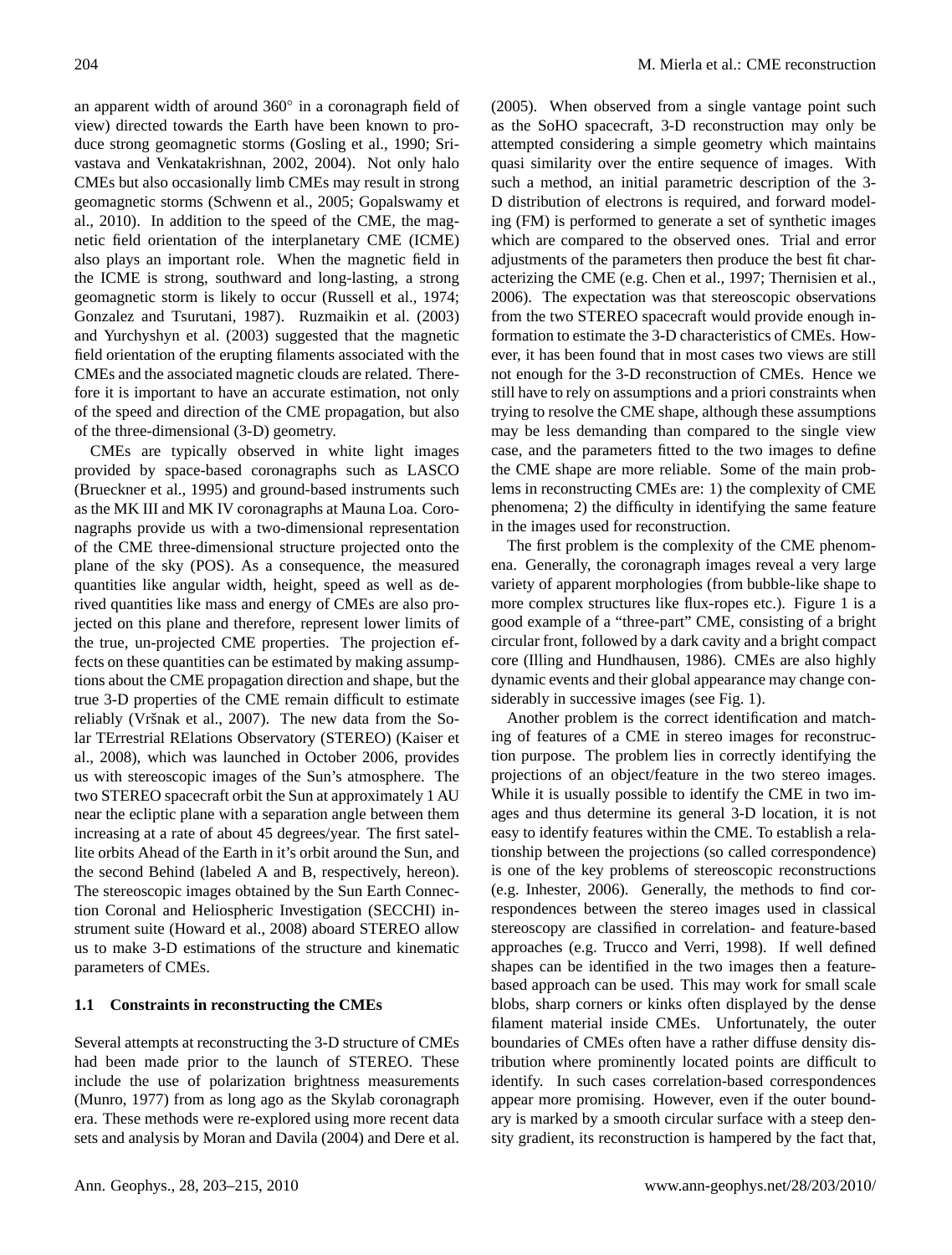depending on the STEREO base angle, the visible leading edges (LE) in the two STEREO images tangentially project two different sections of the CME surface. The effect on the triangulation of the CME surface can be estimated and compensated if a curvature radius of the CME surface in the respective epipolar plane is assumed.

The attempts to reconstruct the CME shape are further complicated because the CME plasma is optically thin and its observed radiance results from the integration of the Thomson scattering by coronal electrons along the line of sight (LOS). This allows the possibility that overlapping structures will create a sharp bright boundary from one viewpoint but show a more diffuse complex structure from the other, thus complicating the proper identification of CME boundaries or fine structure.

If one can overcome the above mentioned difficulties, and a one to one pixel correspondence can be found in the two images, then the reconstruction is a purely linear geometrical task for individual tie-points (TP). For extended objects with unknown shapes, the problem of reconstruction from a fewer number of view directions, is heavily underdetermined. There are multiple possible solutions for underconstrained problems, each of which can reproduce the observed data. Therefore additional constraints have to be evoked to render the reconstruction a uniquely solvable problem. The problem depends on the desired complexity of the solution i.e. on the number of parameters that need to be retrieved from observations. As discussed above, CME shapes are complex, making approximate and smoothed models a good compromise, but in some cases assumptions about the shape of the model are still required. By reducing the model parameters, we also reduce the amount of useful data obtained from the model, to the point where we can only extract the propagation direction and CME speed. Generally, fewer parameters require less a priori assumptions, and the results are more robust. Depending on the constraints added for each technique, one may get different reconstruction results. When evaluating the results, it is therefore vital to keep the assumptions made in mind.

The purpose of this paper is to illustrate different techniques which have been used to infer 3-D properties of CMEs measured by coronagraphs and to compare the results obtained by applying these techniques to current data (mostly SECCHI-COR on STEREO and LASCO on SOHO).

We do not include here the extensive and different analysis techniques applied to CMEs in the heliosphere (e.g. [Jack](#page-11-10)[son and Hick,](#page-11-10) [2005;](#page-11-10) [Jackson et al.,](#page-11-11) [2006,](#page-11-11) [2008;](#page-11-12) [Tappin and](#page-12-10) [Howard,](#page-12-10) [2009;](#page-12-10) [Tokumaru et al.,](#page-12-11) [2007\)](#page-12-11) using Helios, Solar Mass Ejection Imager (SMEI) and interplanetary scintillation (IPS) observations. Such analysis techniques generally fit observations of CMEs in the interplanetary medium by using their outward expansion to gain perspective views to study their propagation and mass, and do so at a resolution far below that of the initial image data.

#### **2 Reconstruction techniques**

Several techniques have been developed to infer the location of coronal structures in 3-D space [\(Pizzo and Biesecker,](#page-11-13) [2004;](#page-11-13) [Inhester,](#page-11-9) [2006;](#page-11-9) [Feng et al.,](#page-11-14) [2007;](#page-11-14) [Aschwanden et al.,](#page-10-2) [2008;](#page-10-2) [Rodriguez et al.,](#page-11-15) [2009\)](#page-11-15). Previous geometric parameters of halo CMEs have been measured by using a cone model technique applied to LASCO data (e.g. [Zhao et al.,](#page-12-12) [2002;](#page-12-12) [Michalek et al.,](#page-11-16) [2003;](#page-11-16) [Xie et al.,](#page-12-13) [2004;](#page-12-13) [Krall et al.,](#page-11-17) [2006;](#page-11-17) [Michalek,](#page-11-18) [2006\)](#page-11-18). Their assumption is based on the fact that CMEs propagate almost radially beyond  $2 R_{\odot}$  with nearly constant angular widths. The flux-rope shaped CMEs have been modeled by [Chen et al.](#page-10-1) [\(1997\)](#page-10-1); [Gibson and Low](#page-11-19) [\(1998\)](#page-11-19); [Chen et al.](#page-10-3) [\(2000\)](#page-10-3); [Wu et al.](#page-12-14) [\(2001\)](#page-12-14); [Manchester et al.](#page-11-20) [\(2004\)](#page-11-20); [Krall](#page-11-21) [\(2007\)](#page-11-21); [Thernisien et al.](#page-12-15) [\(2009\)](#page-12-15) and cloud-like CMEs by [Boursier and Lamy](#page-10-4) [\(2010\)](#page-10-4). In another study, [Cre](#page-11-22)[mades and Bothmer](#page-11-22) [\(2004\)](#page-11-22) derived the geometrical properties of structured CMEs from a set of 124 flux rope CMEs observed in LASCO-C2 data. Based on this study, [Thernisien et](#page-12-8) [al.](#page-12-8) [\(2006\)](#page-12-8) developed a forward-modeling technique for fluxrope-like CMEs in order to reproduce the CMEs morphology. Another technique that has been used to infer the threedimensional structure of a CME makes use of polarization measurements of the white-light corona [\(Moran and Davila,](#page-11-6) [2004;](#page-11-6) [Dere et al.,](#page-11-7) [2005\)](#page-11-7).

With the launch of the STEREO spacecraft, new techniques are now being evaluated to derive the direction of propagation of CMEs and as a consequence their propagation speeds in a 3-D coordinate system (e.g. [Mierla et al.,](#page-11-23) [2008;](#page-11-23) [Howard and Tappin,](#page-11-24) [2008;](#page-11-24) [Boursier et al.,](#page-10-5) [2009;](#page-10-5) [Colaninno](#page-10-6) [and Vourlidas,](#page-10-6) [2009;](#page-10-6) [de Koning et al.,](#page-11-25) [2009;](#page-11-25) [Srivastava et al.,](#page-12-16) [2009;](#page-12-16) [Temmer et al.,](#page-12-17) [2009\)](#page-12-17). Attempts to infer the 3-D structure have also been done by several authors (e.g. [Antunes et](#page-10-7) [al.,](#page-10-7) [2009;](#page-10-7) [Mierla et al.,](#page-11-26) [2009;](#page-11-26) [Moran et al.,](#page-11-27) [2010;](#page-11-27) [Thernisien](#page-12-15) [et al.,](#page-12-15) [2009;](#page-12-15) [Wood et al.,](#page-12-18) [2009\)](#page-12-18); however, as pointed out earlier many assumptions need to be considered in order to get a unique solution. One such assumption is that CMEs expand radially and in a self-similar fashion as they propagate outwards (e.g. [Thernisien et al.,](#page-12-15) [2009;](#page-12-15) [Wood et al.,](#page-12-18) [2009\)](#page-12-18). Another assumption is that affine geometry holds valid in the coronagraph field of view and should be used instead of projective geometry (e.g. [Liewer et al.,](#page-11-28) [2009b;](#page-11-28) [Mierla et al.,](#page-11-23) [2008;](#page-11-23) [Srivastava et al.,](#page-12-16) [2009\)](#page-12-16). The use of affine geometry is justified since the objects that are to be reconstructed are typically 200  $R_{\odot}$  away from the observer. This distance is much greater than the typical size of the objects/features and their distance from the Sun. Affine geometry assumes the observer is located at an infinite distance, such that different viewing angles can be considered parallel, and objects near the Sun appear the same size independent of their distance,  $h$ , from the plane of the sky. In the case of projective geometry, the finite distance of the STEREO spacecraft at 200  $R_{\odot}$  compared to distance, h, is taken into account. If the CME is propagating towards one of the STEREO spacecraft, its size in the image will appear enlarged by a factor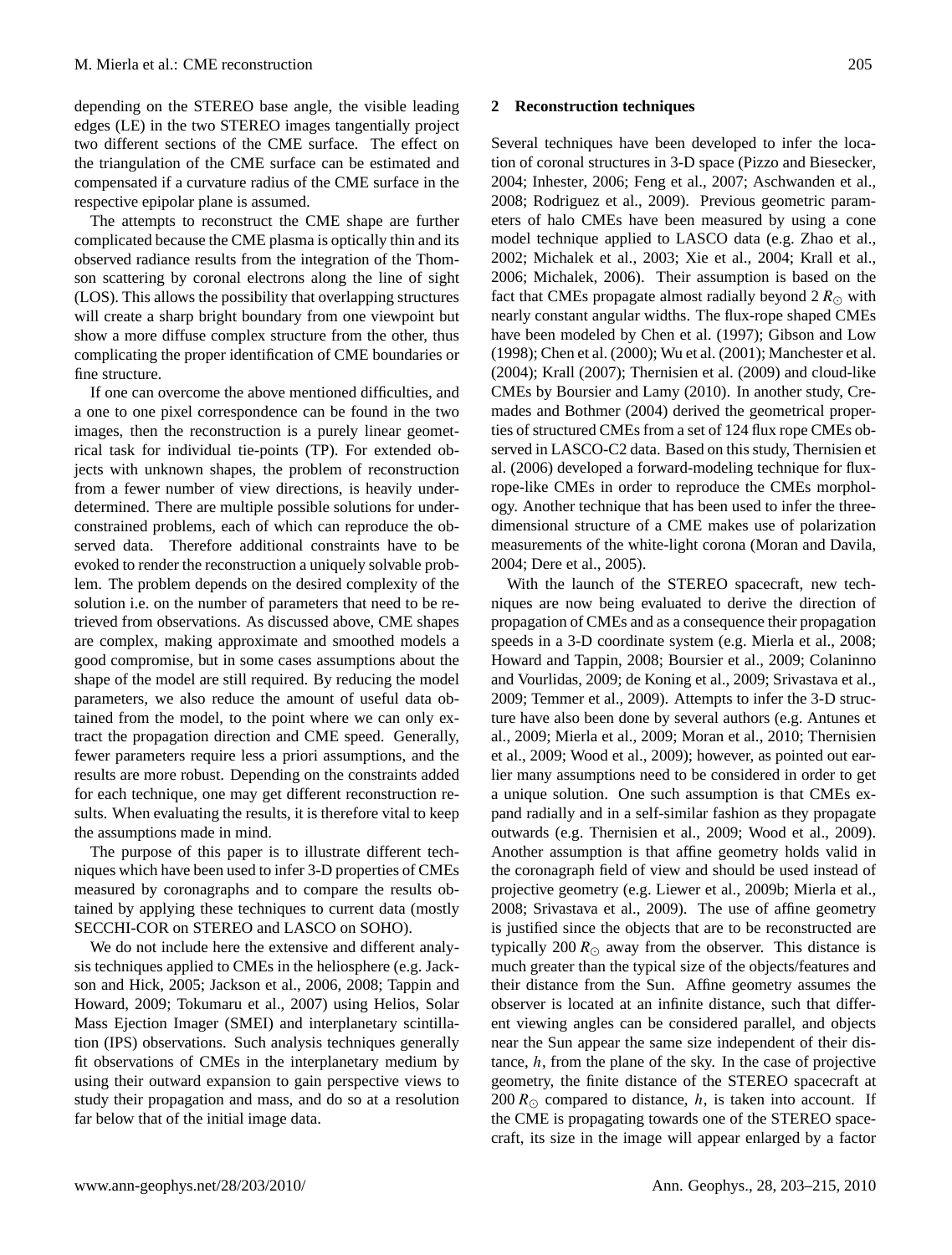

**Fig. 1.** The CME on 31 August–1 September 2007 observed by SECCHI-COR1 (the left two columns) and by SECCHI-COR2 (the right two columns) coronagraphs. Both A (second and fourth columns) and B (first and third columns) spacecraft images are shown. COR1 images show the white light total brightness corona from 1.4 to 4  $R_{\odot}$ . COR2 images show the white light total brightness corona from 2.5 to 15  $R_{\odot}$ . In all panels the visible solar disc is represented by the white circle, while the larger dark disc shows the coronagraph occulter. The images were co-aligned in the STEREO mission plane. Adapted from [Mierla et al.](#page-11-26) [\(2009\)](#page-11-26).

 $1/(1 - h/200 R_{\odot})$ . Therefore assuming affine geometry, one would overestimate its size by this factor.

We assessed several methods that have been used by different authors for three-dimensional representation of CMEs. These are listed in Table 1, and will be further described be $low$ 

## **2.1 Epipolar geometry and Tie point (TP) reconstruction**

The most used method of reconstructing CMEs in coronagraph data is tie-pointing (TP); closely related to tie pointing is triangulation (Tr) [\(Liewer et al.,](#page-11-29) [2009a\)](#page-11-29).

In order to apply the reconstruction technique for STEREO observations, the positions of the two spacecraft can be considered as two view points or two observers. The positions of the two STEREO spacecraft and the point in the solar corona to be triangulated define a plane called the epipolar plane (e.g. [Inhester,](#page-11-9) [2006\)](#page-11-9). Since every epipolar plane is seen head-on from both spacecraft, it is reduced to a line in the respective image projections. This line is called epipolar line. Any object identified to be situated on a certain epipolar line in one image must lie on the same epipolar line in the other image. Finding a correspondence between pixels in the images taken by spacecraft A and B is therefore reduced to establish such a correspondence along the same epipolar lines in both images. Finding the correspondence can be done by eye (by tracking conspicuous features of the leading edge, like density variations, prominently shaped structures or localized blobs of plasma) or automatically using a local correlation tracking (LCT) method. In the LCT method, a cross correlation is calculated between the intensity of the two stereo images along common epipolar lines. The maximum of the correlation, as a function of the relative shift along the epipolar line, is taken as evidence for a local correspondence.

Once the correspondence between the pixels is found, the 3-D reconstruction is achieved by calculating the lines of sight that belong to the respective pixels in the image and tracking them back into the 3-D space. Since the lines of sight have to lie in the same epipolar plane, their intersection in this plane is unambiguously defined. This procedure is often called tie-pointing (e.g. [Inhester,](#page-11-9) [2006\)](#page-11-9).

There are several derivatives of this method: the 3-D height-time technique (3D-HT) (see [Mierla et al.,](#page-11-23) [2008;](#page-11-23) [Mal](#page-11-30)[oney et al.,](#page-11-30) [2009\)](#page-11-30), local correlation tracking (to identify the same feature in A and B images), plus the triangulation technique (LCT-TP) [\(Mierla et al.,](#page-11-26) [2009\)](#page-11-26); triangulation using the combination of two or three spacecraft (STEREO or STEREO + SOHO) [\(de Koning et al.,](#page-11-25) [2009;](#page-11-25) [Temmer et al.,](#page-12-17) [2009\)](#page-12-17). The most common feature reconstructed by TP is the leading edge (LE) of a CME [\(de Koning et al.,](#page-11-25) [2009;](#page-11-25) [Liewer](#page-11-28) [et al.,](#page-11-28) [2009b;](#page-11-28) [Srivastava,](#page-12-19) [2009;](#page-12-19) [Srivastava et al.,](#page-12-16) [2009;](#page-12-16) [Tem](#page-12-17)[mer et al.,](#page-12-17) [2009\)](#page-12-17) and more compact structures, such as the core of the CME [\(Mierla et al.,](#page-11-23) [2008\)](#page-11-23). Also, triangulation of the center of gravity (CoG) or the center of mass (CM) in each image is performed, where this location is assumed to represent the global position of the CME in 3-D [\(Boursier et](#page-10-5) [al.,](#page-10-5) [2009;](#page-10-5) [de Koning et al.,](#page-11-25) [2009;](#page-11-25) [Mierla et al.,](#page-11-26) [2009\)](#page-11-26).

#### **2.2 Forward modeling and inverse reconstruction**

Forward modeling assumes a specific parametric shape and iteratively fits the model until it produces renderings that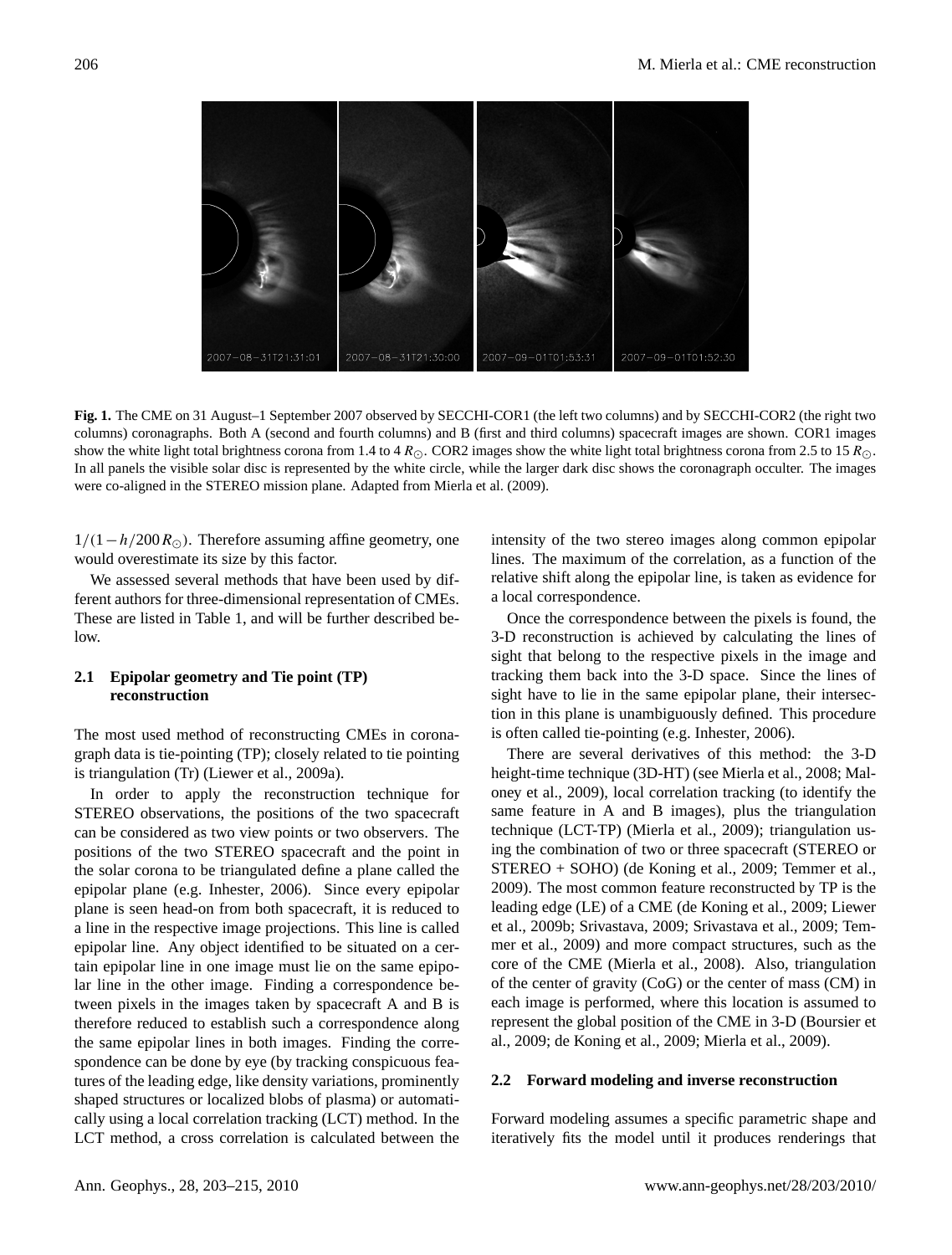.

| Name of the technique  | Sub-technique       | References               | Comments                             |  |  |
|------------------------|---------------------|--------------------------|--------------------------------------|--|--|
| Forward modeling       | flux-rope model     | Thernisien et al. (2006) | one view direction.                  |  |  |
| (FM)                   |                     | Wood et al. (2009)       | a priori known shape.                |  |  |
|                        | hemispherical shell | Boursier et al. (2009)   |                                      |  |  |
|                        | $CoG+Tr$            | Boursier et al. (2009)   |                                      |  |  |
|                        | Тr                  | de Koning et al. (2009)  |                                      |  |  |
|                        | Tr                  | Howard and Tappin (2008) |                                      |  |  |
|                        | $T_{p-Tr}$          | Liewer et al. (2009a)    |                                      |  |  |
| Tie-pointing           | 3D-HT               | Mierla et al. (2008)     | at least two view directions.        |  |  |
| plus triangulation     | 3D-HT               | Srivastava (2009)        | correct identification of the same   |  |  |
| $(TP-Tr)$              | $LCT+TP$            | Mierla et al. (2009)     | feature in A and B images, required. |  |  |
|                        | $CM+TP$             | Mierla et al. (2009)     |                                      |  |  |
|                        | $TP-Tr$             | Srivastava et al. (2009) |                                      |  |  |
|                        | Tr                  | Temmer et al. (2009)     |                                      |  |  |
| Constraint on the      |                     |                          | the same mass                        |  |  |
| Mass Calculation       | Thomson scattering  | Colaninno and Vourlidas  | in A and B images.                   |  |  |
| (MassConstr)           | hased               | 2009                     |                                      |  |  |
| Inverse reconstruction | flux rope plus      |                          | at least two view directions.        |  |  |
| plus forward modeling  | inverse modeling    | Antunes et al. (2009)    | requires large STEREO separation.    |  |  |
| $(InvRec+FM)$          |                     |                          |                                      |  |  |
| Polarization ratio     | Thomson scattering  | Moran et al. $(2010)$    | one view direction.                  |  |  |
| (PR)                   | based               | Mierla et al. (2009)     |                                      |  |  |
|                        |                     |                          |                                      |  |  |

**Table 1.** Reconstruction techniques. See text for the abbreviations of sub-techniques.

match the actual data. Forward modeling produces a physical solution based on model assumptions, but predisposes that the solution only fits that model. Inverse modeling is a nonparametric method that assumes no pre-defined shape for the CME and uses grid minimization to solve for an underlying 3-D electron density distribution by comparing renderings with the actual data views taken. In contrast to forward modeling, inverse modeling usually produces non-unique solutions. In essence, inverse modeling is underconstrained and forward modeling is overconstrained. [Antunes et al.](#page-10-7) [\(2009\)](#page-10-7) have used a hybrid method by combining inversion with forward modeling in order to infer the 3-D structure of CMEs recorded by STEREO. The authors used the PIXON method to reconstruct this density distribution, which is based on minimizing the number of electron density volumetric elements necessary to reproduce the observations. The PIXON method is described in [Puetter et al.](#page-11-31) [\(2005\)](#page-11-31).

Forward modeling relies on physical models of CME magnetic structures. Many of these models assume that a magnetic flux rope topology is at the core of all CMEs. [Th](#page-12-15)[ernisien et al.](#page-12-15) [\(2009\)](#page-12-15) have applied the Graduated Cylindrical Shell (GCS) model on CME events observed by the SEC-CHI/COR2 A and B instruments. The GCS model is meant to reproduce the large scale structure of flux rope-like CMEs. It consists of a tubular section forming the main body of the structure attached to two cones that correspond to the "legs"

of the CME. The electrons are placed only at the surface and the prominence material is not modeled.

[Wood et al.](#page-12-18) [\(2009\)](#page-12-18) attempted to reconstruct the 3-D mass distribution of a CME using a trial-and-error method, where synthetic SECCHI images were computed from an assumed 3-D density distribution, and then the distribution was repeatedly altered to obtain better visual agreement with the data.

[Boursier et al.](#page-10-5) [\(2009\)](#page-10-5) reconstructed the leading surface of a CME using a hemispherical shell. For that purpose the authors reduced the problem into a minimization problem where they constrained the lines of sight corresponding to points on the apparent leading edge on images to be tangent to the spherical shell to be reconstructed.

## **2.3 Techniques based on Thomson scattering properties**

It is known that the visible emission of the K-corona originates from the scattering of photospheric light by the coronal electrons [\(Minnaert,](#page-11-32) [1930;](#page-11-32) [Van de Hulst,](#page-12-20) [1950;](#page-12-20) [Billings,](#page-10-8) [1966\)](#page-10-8) via the Thomson scattering mechanism [\(Jackson,](#page-11-33) [1997\)](#page-11-33). Here we present different techniques that use this effect to reconstruct 3-D objects.

## **2.3.1 Polarization ratio technique (PR)**

The degree of polarization of Thomson-scattered light by coronal electrons is a function of the scattering angle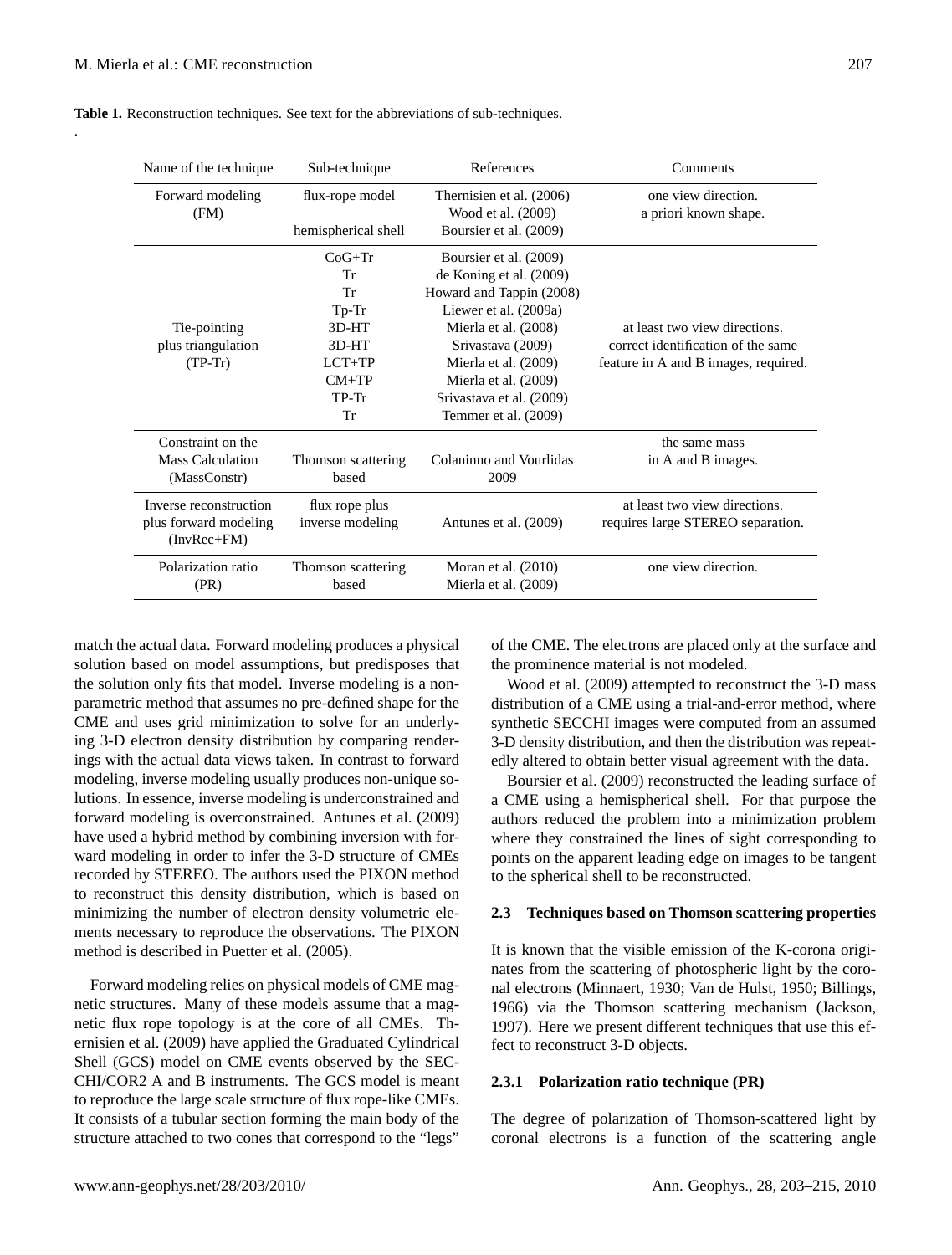between the direction of the incident light and the direction towards the observer (χ) [\(Billings,](#page-10-8) [1966\)](#page-10-8). This effect allows estimation of an effective scattering angle from the ratio of polarized to unpolarized brightness which determines an effective distance of the scattering location from the plane of the sky. If one can resolve the front-to-back ambiguity of the polarization, the PR technique can be employed to obtain a 3-D reconstruction of a CME from coronagraph images obtained with different polarizer orientations [\(Moran](#page-11-6) [and Davila,](#page-11-6) [2004;](#page-11-6) [Dere et al.,](#page-11-7) [2005\)](#page-11-7). It should be noted that the PR method is applied separately to COR-A and COR-B images. By applying the method to both sets of images we get two different answers that can be compared with each other, thus also giving an idea about the method uncertainty.

## **2.3.2 Constraint on the mass calculation (MassConstr)**

The observed intensity of a CME depends on  $\phi$ , which is the angle the electrons make with the POS. From intensity images, [Colaninno and Vourlidas](#page-10-6) [\(2009\)](#page-10-6) calculated the electron density and mass for various values of  $\phi$ . A simple requirement is that the total mass of a CME remains the same when the mass calculation is corrected for the two viewpoints. In doing so, it is possible to simultaneously derive the direction and total mass of the CME [\(Colaninno and Vourlidas,](#page-10-6) [2009\)](#page-10-6).

#### **3 Observations and data processing**

White-light coronagraph images recorded with SECCHI-COR instruments are mainly used for 3-D reconstruction of CMEs. The SECCHI-COR1 coronagraph is a classic Lyot internally-occulted coronagraph which observes the white light corona from 1.4 to  $4 R_{\odot}$  [\(Thompson et al.,](#page-12-21) [2003;](#page-12-21) [Thompson and Reginald,](#page-12-22) [2008\)](#page-12-22). SECCHI-COR2 is an externally occulted Lyot coronagraph which observes the coronal emission in visible light from 2.5 to 15  $R_{\odot}$ . The COR1 and COR2 coronagraphs include a linear polarizer which is used to suppress scattered light and to extract the polarized brightness signal from the solar corona. The total brightness and polarized brightness is extracted from three sequential images taken with polarization angles of  $0^\circ$ ,  $120^\circ$  and 240°. Here we also consider the white light images taken by LASCO-C2 and C3 coronagraphs onboard SOHO which have a field of view from 2 to 6  $R_{\odot}$  and from 3.7 to 32  $R_{\odot}$ , respectively.

CMEs are faint when observed against the background Fand K-corona emission, so further processing is necessary to extract and enhance the CME relative to the background. First, the standard SECCHI PREP routine provided by the SECCHI team is applied for basic instrumental corrections. Then, different background images are subtracted depending on the purpose of the study. For space weather forecasters who use geometric localization, subtraction of a pre-event image is sufficient. In the case of exceptionally faint events,

especially when used for research applications, this process is not sufficient to visualize the CME and further image processing techniques such as filtering (wavelet, radial gradient etc.) are applied. In the case of polarimetric analysis, a preevent image, or an event minimum background is subtracted in order to obtain Thomson scattered emission solely from the CME. The event minimum image is obtained by computing the minimum value in each pixel, from a set of images obtained over a period of several hours, ranging a few hours either side of the time when the CME was observed. Figure 1 shows an example of a CME on 31 August–1 September 2007, which was observed in both COR1 (left two panels) and COR2 (right two panels) instruments from which an event minimum background was subtracted. The images were also smoothed by a  $5 \times 5$  pixel median filter.

The reconstruction results for all the CMEs presented in this paper have been calculated in the same coordinate system, i.e. the Heliocentric Earth Equatorial (HEEQ) coordinate system. The HEEQ coordinate system has its origin at the Sun's center, the Z-coordinate axis along the solar rotation axis and the X-axis so that Earth lies in the X-Z plane. The Stonyhurst heliographic coordinates which are closely related to HEEQ coordinates were also used (e.g. [Thompson,](#page-12-23) [2006\)](#page-12-23). The new coordinates are represented in a spherical coordinate system as latitude, longitude and distance from the Sun's center. The value of the longitude ranges between −180◦ and +180◦ . This also implies that the front-side disk longitude ranges between  $-90°$  and  $+90°$ . The image coordinates are given by the x-axis (the horizontal axis) and the y-axis (the vertical axis).

## **4 Application of the reconstruction techniques**

The results obtained by applying the methods described in Sect. 2 to different CMEs are shown in Table 2. The time of each CME is recorded when observed in the COR1 field of view. Each event is briefly described below.

## **4.1 15 May 2007 CME**

A CME was observed at 19:00 UT on 15 May 2007. The source active region of this CME was located at N02E47. The orientation of the neutral line was approximately along the north-south direction. The separation angle of the two STEREO spacecraft was 8°. By applying the three aforementioned methods (LCT-TP, CM-TP and PR) to this event [Mierla et al.](#page-11-26) [\(2009\)](#page-11-26) have derived the propagation direction of the CME, and the results are shown in Table 2. The estimated latitudes and longitudes show remarkable agreement, where the longitudes of the reconstructed points differ up to 20◦ and the latitudes up to 10◦ when compared with the source region on the disk. This deviation could be due to a deflection of the CME from its radial direction [\(St. Cyr](#page-12-24) [et al.,](#page-12-24) [1999\)](#page-12-24). [Temmer et al.](#page-12-17) [\(2009\)](#page-12-17) used both STEREO and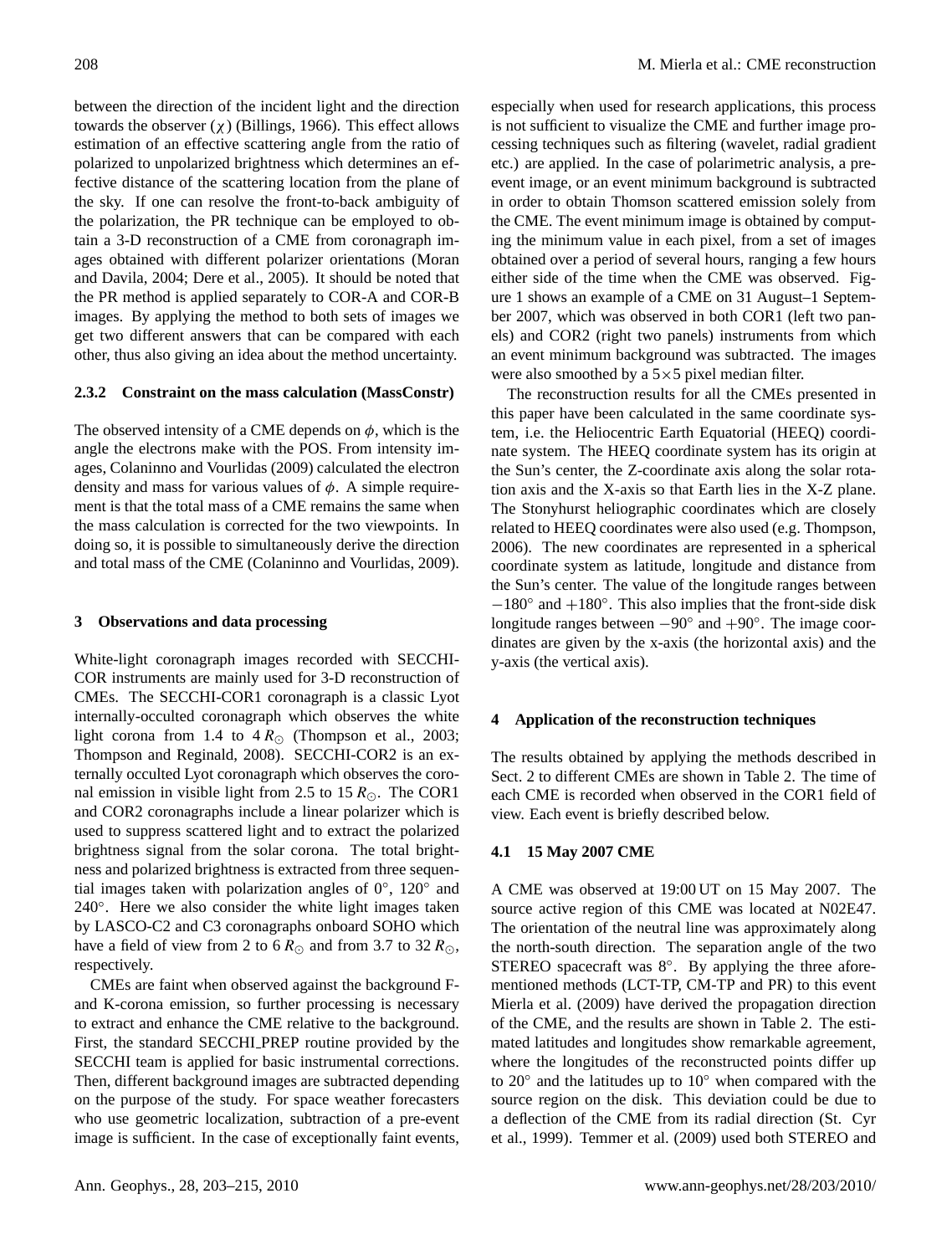**Table 2.** Values of parameters for different events reconstructed using different methods applied on COR and LASCO data. The errors for different methods are estimated as described in Sect. 5.1.  $\star$  means that identifying the same feature in all spacecraft is required and  $\star\star$  means that the entire CME should be seen in all spacecraft for the methods to work. The time of each CME is recorded when observed in the COR1 FOV.

| Date                    | $\nu$ ° | Author                                        | Method               | Lat                                                                                      | Lon                                                | Speed<br>$km s^{-1}$                | Remarks                                                        |
|-------------------------|---------|-----------------------------------------------|----------------------|------------------------------------------------------------------------------------------|----------------------------------------------------|-------------------------------------|----------------------------------------------------------------|
|                         |         |                                               | LCT+TP               | N15 (COR1)<br>N11 (COR2)                                                                 | E68 $\pm$ 3 (COR1)<br>$E61\pm3$ (COR2)             |                                     | mean value of<br>all points*                                   |
|                         |         | Mierla et al.<br>2009                         | $CM+TP$<br>PR-A      | N7 (COR1)<br>N14 (COR2)<br>N8 (COR1)                                                     | $E65\pm3$ (COR1)<br>$E66\pm3$ (COR2)<br>E72 (COR1) |                                     | mean value of<br>all points**<br>mean value of<br>all points** |
| 15 May 2007<br>19:00    | 8       |                                               | PR-B                 | N <sub>13</sub> (COR <sub>2</sub> )<br>N10 (COR1)<br>N <sub>16</sub> (COR <sub>2</sub> ) | E53 (COR2)<br>E74 (COR1)<br>E64 (COR2)             |                                     | mean value of<br>all points**                                  |
|                         |         | Mierla et al.<br>2008                         | 3D-HT                | $N6\pm0.5$ (COR1)                                                                        | $E65\pm9$ (COR1)                                   | 169                                 | structure<br>inside the CME*                                   |
|                         |         | Temmer et al.<br>2009                         | TP-LE                | $N01\pm1$ (COR1)                                                                         | E48 $\pm$ 2 (COR1)                                 | $445 + 11$                          | LE; LASCO+<br>$COR^{\star}$                                    |
| 05/20/2007              | 9       | Mierla et al.<br>2008                         | 3D-HT                | $S30\pm1$ (COR1)                                                                         | $W1 \pm 1$ (COR1)                                  | 548                                 | structure on<br>$LE^{\star}$                                   |
| 06:00                   |         | Srivastava et al. (2009)<br>Srivastava (2009) | TP<br>3D-HT          | S30 (COR1)<br>S30 (COR2)                                                                 | W15 (COR1)<br>W1.7 (COR2)                          | 510<br>544                          | structure on<br>$LE^{\star\star}$                              |
|                         |         | Boursier et al.<br>2009                       | FM-LE<br>TP-CoG      | S <sub>19</sub> (COR <sub>2</sub> )<br>S <sub>14</sub> (COR <sub>2</sub> )               | W120 (COR2)<br>W103 (COR2)                         | 502<br>150                          | LE<br>$CM^{\star\star}$                                        |
| 21 Aug 2007<br>07:00 UT | 26      | de Koning et al.<br>2009                      | TP                   | $S11 \pm 2$ (beacon)                                                                     | $W124\pm4$ (beacon)                                | $373\pm6$ (LE)<br>$274 \pm 12$ (CM) | triang.<br>of CM                                               |
|                         |         | Moran et al.<br>2010                          | <b>PR</b><br>TP      | SO (COR1)<br>SO (COR1)                                                                   | W147 (COR1)<br>W140 (COR1)                         |                                     | filamentary material<br>seen best from A                       |
|                         |         | Temmer et al.<br>2009                         | TP-LE                | $$10\pm6$                                                                                | $W120\pm3$                                         | $403 + 15$                          | LE: LASCO+<br>$COR-A*$                                         |
| 16 Nov 2007             | 40      | Thernisien et al. (2009)                      | <b>FM</b>            | S <sub>14</sub>                                                                          | W123                                               | 345                                 | flux-rope                                                      |
| 05:45 UT                |         | Howard and Tappin<br>2008                     | TP                   | S <sub>14</sub>                                                                          | W73                                                |                                     | LE central part<br>relative to LASCO <sup>*</sup>              |
|                         |         | Liewer et al. (2009b)                         | $TP+Tr$              | S13 (COR2)                                                                               | W105 (COR2)                                        | 383                                 | $LE^{\star}$                                                   |
|                         |         | Antunes et al.<br>2009                        | InvRec+<br><b>FM</b> | S <sub>12</sub> (COR <sub>2</sub> )<br>S7 (COR2)                                         | E88 (COR2)<br><b>E88 (COR2)</b>                    | 300<br>800                          | CM<br>LE                                                       |
|                         |         | Temmer et al.<br>2009                         | TP-LE                | S15±0                                                                                    | $E92\pm6$                                          | $1002 \pm 11$                       | LE; LASCO+<br>$COR^{\star}$                                    |
| 31 Dec 2007             | 44      | Thernisien et al. (2009)                      | <b>FM</b>            | S25 (COR2)                                                                               | E80 (COR2)                                         | 972                                 | LE                                                             |
| 01:05 UT                |         | Colaninno and Vourlidas<br>2009               | MassConstr           |                                                                                          | $E100$ (COR2)                                      |                                     | The same mass<br>in A and $B^{\star\star}$                     |
|                         |         | de Koning et al.<br>2009                      | <b>TP</b>            | $S31 \pm 6$ (beacon)                                                                     | $E94\pm4$ (beacon)                                 | $724 \pm 51$ (LE)<br>491±36 (CM)    | triang.<br>of the CM                                           |
|                         |         | Liewer et al. (2009b)                         | TP-Tr                | $S23 (COR1+COR2)$                                                                        | E94 (COR1+COR2)                                    | 871                                 | $LE^{\star}$                                                   |

LASCO data to derive t[he propagation direc](#page-11-28)tion and speed of the leading edge of this CME. Two results were obtained by combining LASCO+STEREO A and LASCO+STEREO B images, which are then taken as the error estimation for the method (see Table 2). Note that the estimated longitude of

15 May 2007 CME as found by [Temmer et al.](#page-12-17) [\(2009\)](#page-12-17) differ by 20° from that obtained by [Mierla et al.](#page-11-23) [\(2008\)](#page-11-23) who used the 3D-HT method to determine the kinematic properties for a localized blob of plasma which could be identified within the CME cloud (Table 2).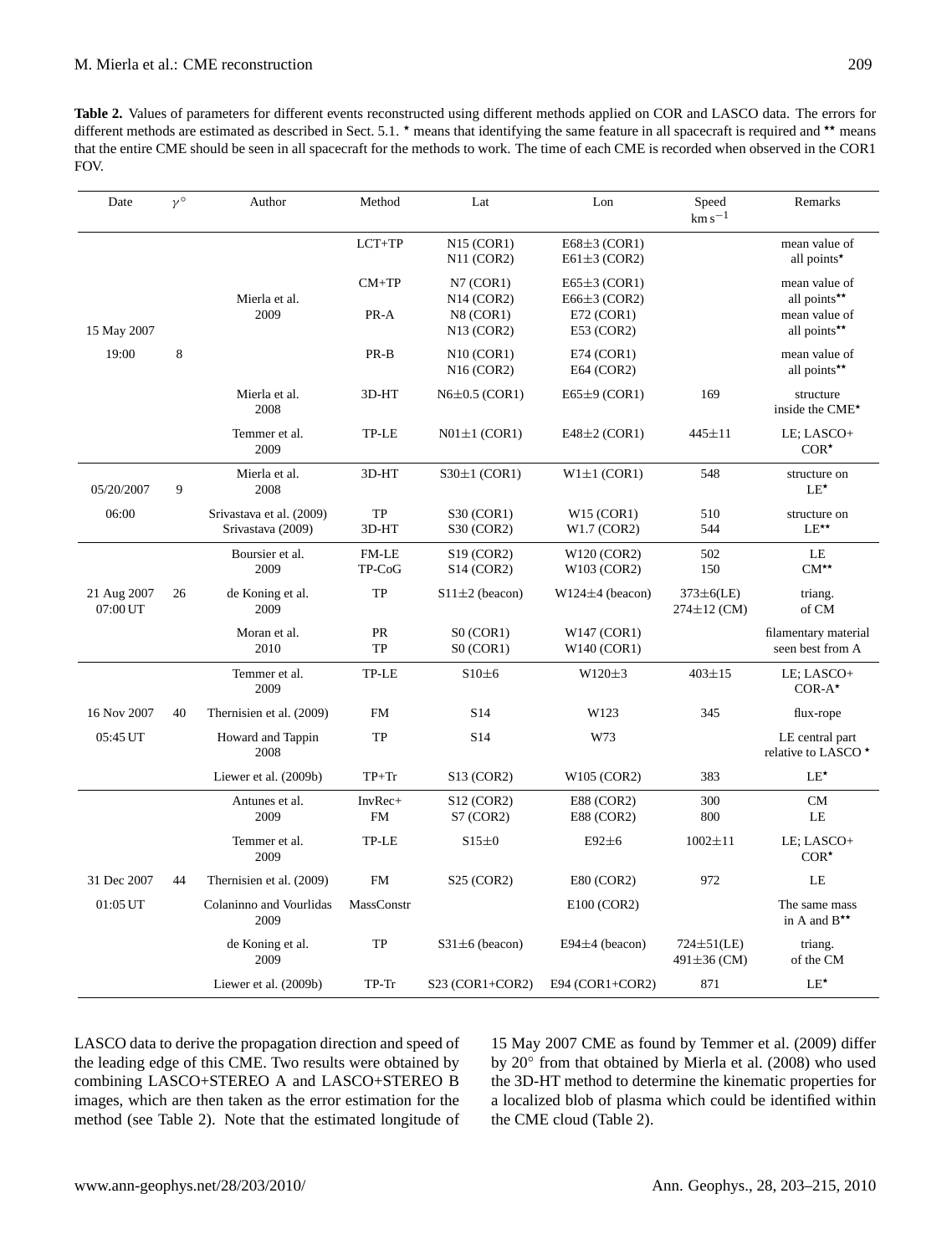**Table 2.** Continued.

| Date                    | $\gamma^{\circ}$ | Author                          | Method                | Lat                                                     | Lon                                        | Speed<br>$km s^{-1}$      | Remarks                                    |
|-------------------------|------------------|---------------------------------|-----------------------|---------------------------------------------------------|--------------------------------------------|---------------------------|--------------------------------------------|
|                         |                  |                                 | $LCT+TP$              | S15 (COR1)<br>S2 (COR2)                                 | $E88\pm0.5$ (COR1)<br>$E85\pm0.5$ (COR2)   |                           | mean value of<br>all points*               |
|                         |                  | Mierla et al.                   | $CM+TP$               | S <sub>14</sub> (COR <sub>1</sub> )<br>S7 (COR2)        | $E88\pm0.5$ (COR1)<br>$E92 \pm 0.5$ (COR2) |                           | Mean value of<br>all points**              |
|                         |                  | 2009                            | PR-A                  | S12 (COR1)<br>S11 (COR2)                                | $E58$ (COR1)<br>$E50$ (COR2)               |                           | mean value of<br>all points**              |
| 25 Mar 2008<br>18:40 UT | 47               |                                 | PR-B                  | S <sub>14</sub> (COR <sub>1</sub> )<br><b>S7 (COR2)</b> | E97 (COR1)<br><b>E88 (COR2)</b>            |                           | mean value of<br>all points**              |
|                         |                  | Thernisien et al. (2009)        | <b>FM</b>             | S12 (COR2)                                              | E84 (COR2)                                 | 1130                      | LE                                         |
|                         |                  | Temmer et al.<br>2009           | TP-LE                 | $S10\pm0$                                               | $E82 \pm 7$                                | $1095 \pm 5$              | LE, LASCO+<br>$COR^{\star}$                |
|                         |                  | Colaninno and Vourlidas<br>2009 | MassConstr            |                                                         | $E78$ (COR2)                               |                           | the same mass<br>in A and $B^{\star\star}$ |
|                         |                  | Maloney et al.<br>2009          | <b>TP</b>             | S33                                                     | E78                                        | 1020 (COR2)<br>$478(+HI)$ | feature<br>on $LE^{\star}$                 |
|                         |                  | Liewer et al. (2009b)           | $TP-Tr$               | $S9 (COR1 + COR2)$                                      | E86 (COR1+COR2)                            | 1087                      | $LE^{\star}$                               |
|                         |                  | Thernisien et al. (2009)        | <b>FM</b>             | S <sub>13</sub>                                         | E45                                        | 986                       | flux-rope                                  |
| 17 May 2008<br>10:25 UT | 52               | Wood et al.<br>2009             | $FM+$<br>Kinem. model | S <sub>9</sub>                                          | E48                                        | 959                       |                                            |

## **4.2 20 May 2007 CME**

A partial halo CME associated with an eruptive filament was observed on 20 May 2007, 06:00 UT. The CME displayed a clear LE to the South of the Sun. The associated disk activity was recorded by the EUVI telescope. The spacecraft separation angle was ∼9 ◦ . [Srivastava et al.](#page-12-16) [\(2009\)](#page-12-16) have applied the TP method to reconstruct the LE in the COR1 and COR2 FOV. The LE observed in the coronagraph images and one tries to reconstruct is not necessarily the same LE that will arrive at Earth, since the LE is not unique. This is explained by the fact that the true leading edge of a CME is a three-dimensional feature. When it is observed from different viewpoints, it is projected on the plane of the sky in different ways. The image of the LE is thus not unique and depends on the location of the observer with respect to the CME. In particular, the part of the CME leading edge that is directed right towards the Earth cannot be imaged by an observer situated close to the Earth as the coronagraph occulter obstructs the imaging of this part of the CME. The authors obtained a reconstructed propagation speed for the LE of approximately  $510 \text{ km s}^{-1}$ , compared with the measured projected speeds of around 285 km s<sup>-1</sup>. Their results compare well with the results of [Mierla et al.](#page-11-23) [\(2008\)](#page-11-23), who applied the 3D-HT technique to the same feature. [Srivastava](#page-12-16) [et al.](#page-12-16) [\(2009\)](#page-12-16) also calculated the travel time to the Earth using their inferred 3-D speed which is in close agreement with the actual travel time and within the measurement errors.

#### **4.3 21 August 2007 CME**

The STEREO spacecraft separation angle on 21 August 2007 was 26°. Both spacecraft observed the CME at around 07:00 UT as a west-limb event. No obvious changes were observed in the SECCHI EUVI 19.5 nm images which would help identify the source region. Applying the geometric localization technique to this event, [de Koning et al.](#page-11-25) [\(2009\)](#page-11-25) obtained a HEEQ latitude and longitude of  $-11°$ and 124° respectively. They derived a speed of around 373 km s<sup>-1</sup> for the LE, and a centroid speed of approximately 274 km s<sup>-1</sup>. [Boursier et al.](#page-10-5) [\(2009\)](#page-10-5) obtained a LE speed of around  $502 \text{ km s}^{-1}$  and identified the center of gravity to be at S14, W103 (HEEQ coordinate system). Note that the difference of 20◦ obtained by the two methods is due to the larger uncertainties affecting the determination of CoG [\(Boursier et](#page-10-5) [al.,](#page-10-5) [2009\)](#page-10-5). Also, the geometric localization technique has its limitation in characterizing the size and shape of the CMEs, when the spacecraft separation is less than 30° [\(de Koning](#page-11-25) [et al.,](#page-11-25) [2009\)](#page-11-25). [Moran et al.](#page-11-27) [\(2010\)](#page-11-27), using the polarized ratio technique, estimated the position of the CME to be at ±57° ahead or behind the Sun-Earth POS, at west limb. The angle is given for the filamentary material seen best from COR-A. Taking into consideration the result of the TP technique the authors could establish that this was a back side event. The reconstructed parameters are different compared with those derived by the previous techniques. One possible reason for this discrepancy could be that different authors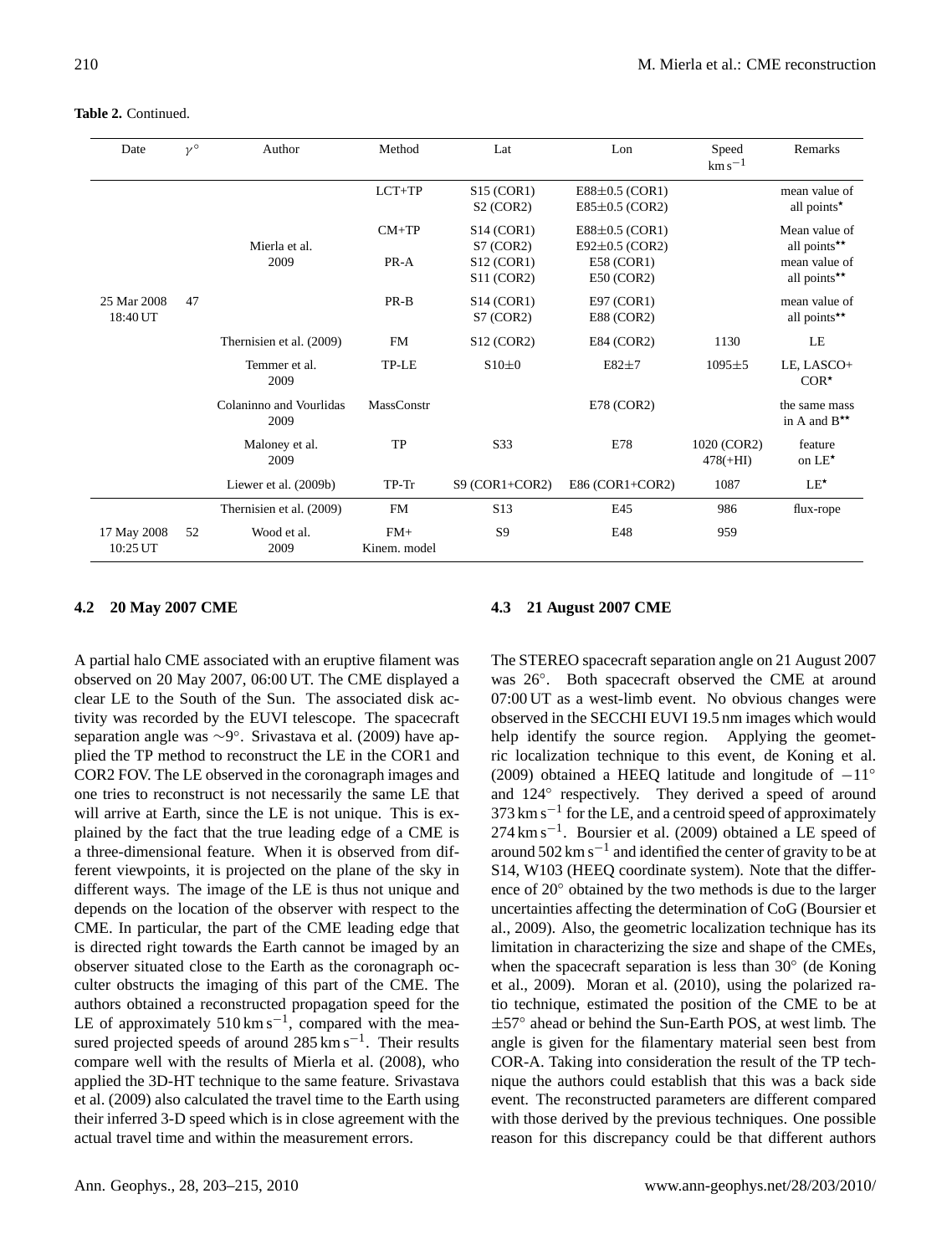reconstructed different features of the CME, (see the discussion in Sect. 5.2), as it was a complex CME with multiple bright fronts.

## **4.4 16 November 2007 CME**

A south-west limb CME was observed on 16 November at around 05:45 UT when the separation angle of the two STEREO spacecraft was 40°. For this event, [Howard and](#page-11-24) [Tappin](#page-11-24) [\(2008\)](#page-11-24) estimated the longitude of the central part of the LE as 73◦ . [Temmer et al.](#page-12-17) [\(2009\)](#page-12-17) using the triangulation method on COR and LASCO data obtained a longitude of 120◦ . They identified a particular feature on the LE that they could follow clearly in all spacecraft. [Liewer et al.](#page-11-28) [\(2009b\)](#page-11-28) obtained a longitude of 105◦ of the LE by using TP-Tr method. [Thernisien et al.](#page-12-15) [\(2009\)](#page-12-15) fitted a flux rope to the CME using FM technique and obtained an HEEQ longitude of 123◦ . The velocity derived for this event lies in the range of 350–400 km s<sup>-1</sup>.

#### **4.5 31 December 2007 CME**

The CME was observed by both COR and LASCO as an east limb event at around 01:05 UT. The separation angle of the 2 STEREO spacecraft was 44◦ . This CME was nearly in the POS as seen from Earth. The front of this event appears to be strongly distorted in the COR2 FOV, and has a circular shape in the COR1 FOV. By applying different reconstruction techniques the longitude of this event was estimated to be −88◦ (LE) using the inverse reconstruction combined with FM [\(Antunes et al.,](#page-10-7) [2009\)](#page-10-7); -86° from triangulation of a feature on the LE [\(Temmer et al.,](#page-12-17) [2009\)](#page-12-17);  $-80^\circ$  from the FM of [Thernisien et al.](#page-12-15)  $(2009)$ ;  $-100^\circ$  from mass constraints [\(Colaninno and Vourlidas,](#page-10-6) [2009\)](#page-10-6); −94◦ from geometric lo-calization technique [\(de Koning et al.,](#page-11-25) [2009\)](#page-11-25); -94° from tiepointing plus triangulation of the LE [\(Liewer et al.,](#page-11-28) [2009b\)](#page-11-28).

#### **4.6 25 March 2008 CME**

This event was associated with a filament eruption, observed in EUVI 30.4 nm images. The neutral line of the source region was oriented in the east-west direction. The event is seen as a structured CME at the east limb in the COR1 images at around 18:40 UT. The separation angle of the two STEREO spacecraft was around 47◦ . The different reconstruction methods estimated longitude deviations up to 20°, except for the PR method which gives outliers up to 30°. These deviations may be due to the reason that the prominence material emission is measured in  $H_{\alpha}$  and it is not due to Thomson scattering (e.g. [Mierla et al.,](#page-11-26) [2009\)](#page-11-26). The true speeds measured in the COR2 FOV by the TP and FM techniques are ≈1100 km s−<sup>1</sup> [\(Liewer et al.,](#page-11-28) [2009b;](#page-11-28) [Temmer et](#page-12-17) [al.,](#page-12-17) [2009;](#page-12-17) [Thernisien et al.,](#page-12-15) [2009;](#page-12-15) [Maloney et al.,](#page-11-30) [2009\)](#page-11-30). [Mal](#page-11-30)[oney et al.](#page-11-30) [\(2009\)](#page-11-30) have extended their study to the HI FOV and they have derived a speed of  $478 \text{ km s}^{-1}$  including HI data, while the speed in COR2 was  $1010 \text{ km s}^{-1}$ . They have

found in general that the CMEs slower than the solar wind were accelerated while the CMEs faster than the solar wind were decelerated (see e.g. Vršnak and Gopalswamy, [2002\)](#page-12-25).

## **4.7 17 May 2008 CME**

The separation of the STEREO spacecraft was 52◦ when a CME was recorded on 17 May 2008. At about 09:56 UT, the SECCHI/EUVI imagers on both spacecraft observed the beginning of a flare which also marked the initiation of the associated CME. The flare was observed close to the east limb in STEREO-A, but very close to disk center when viewed from STEREO-B. In EUVI-A He II 30.4 nm images, material was seen moving outward from the flare site following the flare. The event was observed as a full halo by COR2-B images, a partial halo by LASCO and as an east limb event by COR2-A. The CME appeared to have two separate fronts, particularly when viewed in HI1-A. Two bright fronts were observed, a narrow one was centered close to the ecliptic plane and a second faint broader front propagated northward from the source region [\(Wood et al.,](#page-12-18) [2009\)](#page-12-18). Using a FM and kinematic model they estimated a latitude and longitude of −9 ◦ and −48◦ for the CME LE. They estimated a true speed of 959 km s−<sup>1</sup> in the COR2 FOV. Their results agree well with that of [Thernisien et al.](#page-12-15) [\(2009\)](#page-12-15) who obtained a latitude and longitude of  $-13°$  and  $-45°$  associated, and a 3-D speed of  $\approx$ 986 km s<sup>-1</sup>.

#### **5 Error estimates**

There are several sources of errors in the reconstruction of CMEs depending upon the technique used. The errors can be introduced by many factors, but these can largely be grouped into two main categories, observational and "methodical" errors. Observational errors include: different separation angles between the spacecraft; the shape and the orientation of the CME; and the propagation direction. Large errors appear when one tries to identify the same feature in A and B images. These occur typically for large separation angles when the two spacecraft see quite different parts of the CME. Methodical errors may come in the form of approximations and assumptions e.g.: radial propagation direction; self-similar expansion of CME etc. Another major contribution to the errors is when one tracks a LE which is the apparent LE seen from a given vantage point and may not be the LE as seen from the other vantage point. Moreover, the location of the apparent LE along a CME front can actually change as the CME expands outwards and the viewing angle changes.

An important source of error which is difficult to quantify comes from the fact that CMEs are optically thin objects. Different LOSs will cross different regions and the radiance integral for each line will further be differentially weighted by the amount of scattering from the feature along the line of sight. While a strict stereo reconstruction will benefit from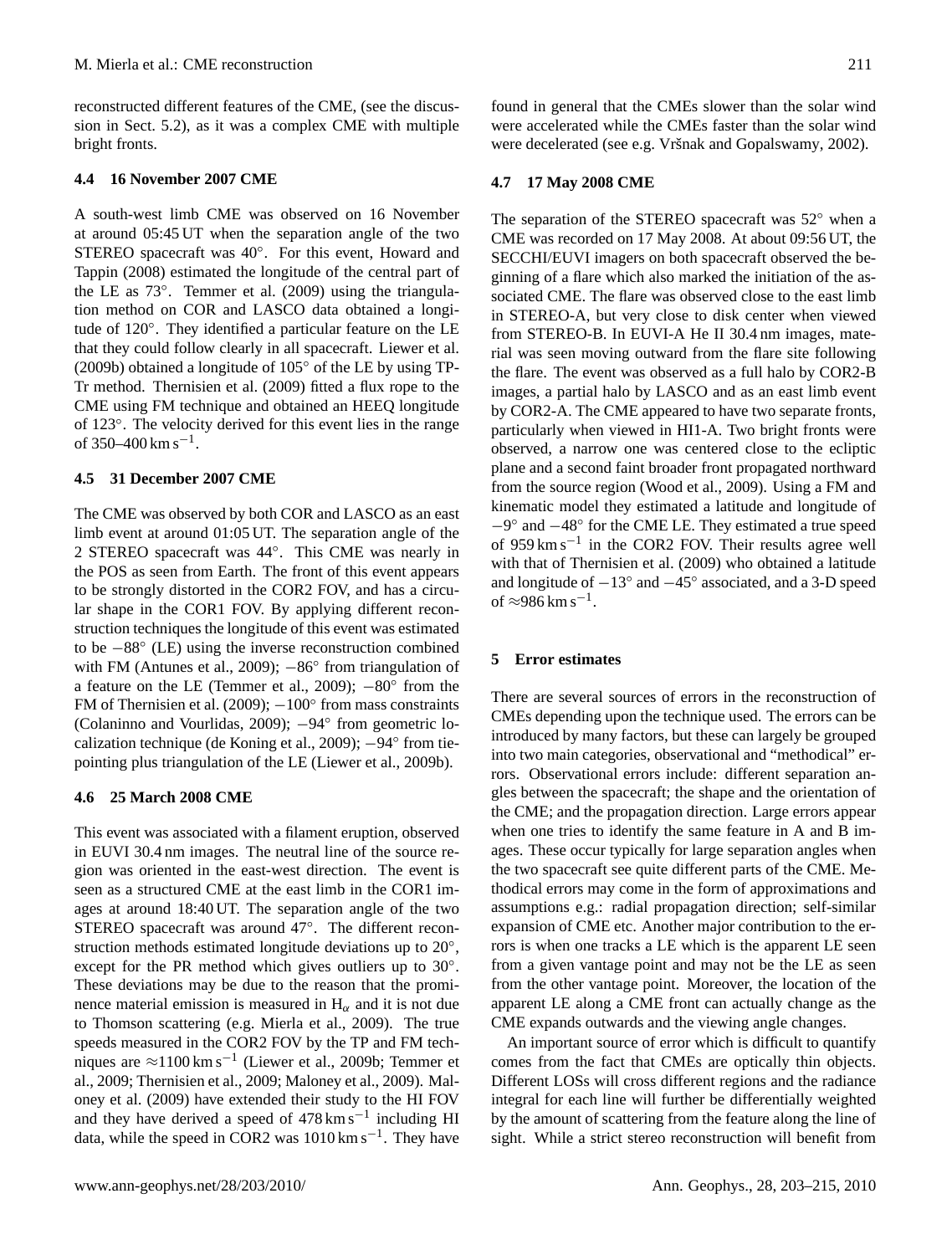increasing separation angles, the above effect will, on the contrary, worsen due to misidentification of similar features.

## **5.1 Error estimates for each technique**

For the tie-point technique the geometrical reconstruction errors depend on the base angle  $\gamma$  between the two STEREO spacecraft. For a point in a given epipolar plane and a pointing error of ds along the epipolar line in both images, the error in the depth estimate is  $ds/\sin(\gamma/2)$ . This implies that for large separation angles the errors are small. In such cases as we have mentioned above, the identification of similar objects in the pair of images is more difficult. In [Mierla et](#page-11-26) [al.](#page-11-26) [\(2009\)](#page-11-26), the errors for the longitude in the case of LCT-TP and CM-TP methods are estimated using a pointing error along the epipolar lines of 1 pixel. The depth errors (deptherr) were converted to longitude errors by atan(depth $_{\text{err}}/R_{\text{CME}}$ ), where  $R_{\text{CME}}$  is the distance of the object from the Sun center. They obtained an error of 3° in longitude for 15 May 2007 CME (separation angle 8◦ ) and 0.5◦ for the 25 March 2008 CME (separation angle 47◦ ). [Mierla et al.](#page-11-23) [\(2008\)](#page-11-23) used 3D-HT technique to derive the direction of propagation and the un-projected speed of well localized plasma features inside the CME. The errors were calculated from the initially estimated errors resulting due to uncertainties in selecting the tracked objects:  $1^{\circ}$  (i.e., three pixels at 1.4  $R_{\odot}$  and nine pixels at 4  $R_{\odot}$ ) in azimuthal direction and 0.038  $R_{\odot}$  (5 pixels) in radial direction for COR1 FOV. They obtained an uncertainty of 9◦ and 1◦ in longitude for the CMEs of 15 May 2007 and 20 May 2007 respectively, while for the latitude the uncertainties were around  $0.5^\circ$  and  $1^\circ$ . Note that the CME on 15 May 2007 was a structured, east limb event, while the CME on 20 May 2007 was a partial halo CME seen mostly at the southern part of images.

[Temmer et al.](#page-12-17) [\(2009\)](#page-12-17) also included LASCO observations for their analysis. Combining LASCO + STEREO-A and LASCO + STEREO-B two results were obtained for each event they studied and used for error estimation. For most of the events, the results are consistent within  $10^{\circ}$  in longitude and latitude. The 22 January 2008 case is an exception with a difference of 20 $^{\circ}$  in longitude and more than 40 $^{\circ}$  in latitude. This variation is related to the fact that STEREO-A observes this event as a partial halo. The spacecraft which observes the CME moving close to its line of sight cannot track corresponding features observed by the other spacecraft. Furthermore, the assumption of the radial outward motion of the CME might be unjustified for some of the events (this might be the case for the differences for the 16 November 2007 event – cf. [Temmer et al.,](#page-12-17) [2009\)](#page-12-17).

[Howard and Tappin](#page-11-24) [\(2008\)](#page-11-24) separated the relative location of the leading edge of a CME in the northern and southern flanks and the central location and assumed that these were the same location in the projected image of each observer. They then simply applied geometry to triangulate the location of each, and identified the 3-D location of two events near the solar limb. It was found that the most accurate measurements were those made furthest from the equatorial plane, since the three spacecraft (the twin STEREO and SOHO) orbit here. When the spacecraft and the measured point are co-planar, large deviations affect the results even if measurements errors are relatively small. Simulations suggest that geometric localization works best when the space-craft separation is greater than 30° and less than 150° [\(de](#page-11-25) [Koning et al.,](#page-11-25) [2009\)](#page-11-25).

[Thernisien et al.](#page-12-15) [\(2009\)](#page-12-15) have estimated the errors for their flux-rope like model using a sensitivity analysis method. Basically, for each CME the authors vary one parameter at a time, in both the positive and negative direction around the maximum of the merit function until it decreases to 10% of the maximum value of that merit function. The range of variation gives an estimate of the precision. For the 26 events studied they found a mean value of  $\pm 4.3^\circ$  (with a maximum value of 16.6°) in longitude, and  $\pm 1.8$ ° (max value of 3.7°) in latitude. The best FM results are achieved when the CME looks very different from the two viewpoints, e.g. if the CME is seen as a halo in one spacecraft and as a limb event in the other spacecraft [\(Wood et al.,](#page-12-18) [2009\)](#page-12-18). This is not the case for the mass constraint technique [\(Colaninno and Vourlidas,](#page-10-6) [2009\)](#page-10-6), since a portion of the CME is behind the occulter and their assumption that they are observing the same mass in both views is not valid. For the MassConstr technique the error in the CME direction arises from the shape of the mass function with POS angle. When considering small spacecraft separations, small differences between the two masses can cause large differences in the direction. Assuming a typical mass error estimate of ∼15, and a spacecraft separation larger than 50° the direction ambiguity becomes reasonably small  $(\leq 20^\circ)$  [\(Colaninno and Vourlidas,](#page-10-6) [2009\)](#page-10-6).

## **5.2 Error estimates from applying the techniques to common events**

All the results presented in Table 2 agree well, and are within about 10◦ of each other, with some exceptions. Some of these exceptions are due to the fact that different techniques were applied to different parts of the CME. [Temmer et al.](#page-12-17) [\(2009\)](#page-12-17) tracked common features (such as density variations or prominently shaped structures) close to the central part of the leading edge, along the main propagation direction. [Mierla et al.](#page-11-23) [\(2008\)](#page-11-23) followed compact plasma blobs which could be identified in a CME cloud. [Howard and Tappin](#page-11-24) [\(2008\)](#page-11-24) identified a feature near the center of the LE that was present in all three spacecraft images. [Thernisien et](#page-12-15) [al.](#page-12-15) [\(2009\)](#page-12-15), using a flux-rope like model tried to fit the peak of brightness on the leading edge, which corresponds to the peak of electron density in the skin or shell of the model. [Boursier et al.](#page-10-5) [\(2009\)](#page-10-5) approximated the LE by a spherical shell, and then calculated the position of the farthest point of the LE from the center of the Sun. These points were tracked with time for estimating the speeds. [Boursier et al.](#page-10-5)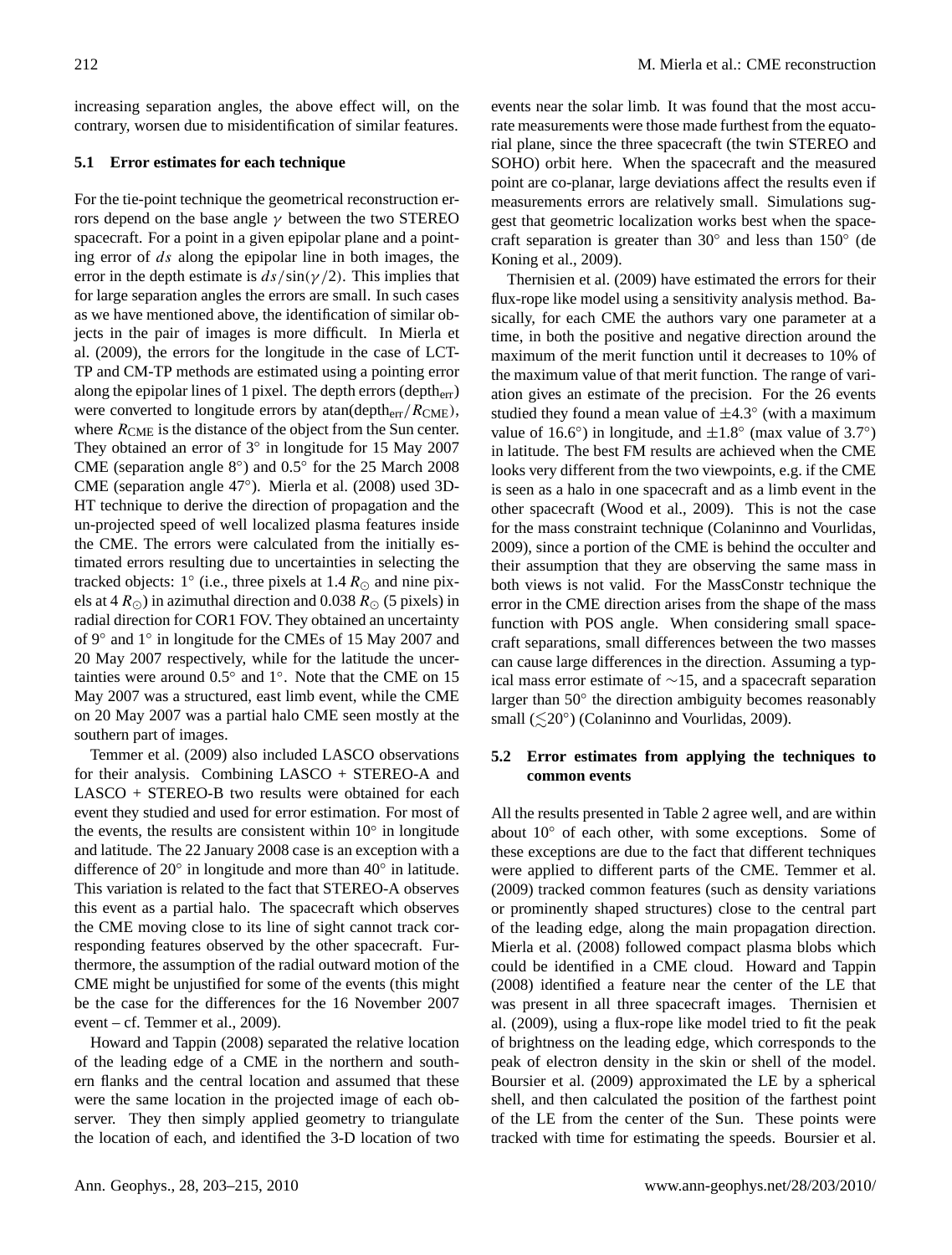[\(2009\)](#page-10-5); [Colaninno and Vourlidas](#page-10-6) [\(2009\)](#page-10-6); [de Koning et al.](#page-11-25) [\(2009\)](#page-11-25) tracked the direction of propagation of the center of mass of the CME.

#### **6 Discussions and conclusions**

Space weather forecasters need to determine accurately whether a CME is Earth directed, and, if so, when it would impact the Earth. For practical applications, it is important that a forecast is made well before a CME arrives at the Earth. Forecasters are less concerned with the fine structure of CMEs, although it is helpful to gain a general picture of its overall shape. Table 2 shows that all the reconstruction techniques give a good estimate of the gross properties of CMEs, such as the CME location, speed, and direction of propagation, with an exception of a few outliers. In general, the propagation angles obtained using different techniques were within ∼10°.

The propagation direction of a CME differed by up to 20° in longitude from that of its source region on the solar disk. It does not seem improbable that the CMEs may be deflected (e.g. [St. Cyr et al.,](#page-12-24) [1999\)](#page-12-24) by more than 10◦ when they are still close to the solar surface.

Another interesting aspect is the relationship between the CME and the flaring region. The question is whether the CME source region is always the same as the associated flare region. We know that there are well observed CMEs without any flare brightening (e.g. [Munro et al.,](#page-11-34) [1979;](#page-11-34) [Howard and](#page-11-24) [Tappin,](#page-11-24) [2008\)](#page-11-24). It seems that faster CMEs are located closer to the on-disk flare region than the slower ones (e.g. [MacQueen,](#page-11-35) [1980;](#page-11-35) [Yashiro et al.,](#page-12-26) [2008\)](#page-12-26). A similar result is obtained by [Temmer et al.](#page-12-17) [\(2009\)](#page-12-17).

Another important aspect for forecasters is the magnetic field configuration of the CME source region, and its in situ consequences, essentially its geoeffectiveness. The  $B<sub>z</sub>$  orientation of the CME is of particular interest and it would be valuable to identify this from the magnetic field structure on the Sun. It might be possible to get such information, if the full 3-D shape of the CME material (core plus LE – see Fig. 1) can be reconstructed. The reconstruction of the shape of the CME core will give information about the magnetic field orientation of the filament. And, as we pointed out in the introduction section, the magnetic field orientations of the filaments on the solar disk and of the associated magnetic clouds are sometimes closely related.

To summarize, the reconstruction techniques presented here estimate the most probable CME propagation direction at the outer boundary of the corona (observed in coronagraph images) to within ∼10◦ . Not all methods work equally well for limb (from Earth) events.

There are several limitations to each technique as applied to the data which need to be overcome. Additional parameters like the density extremes within the CME needs to be explored. Additional observations from a third view direction close to the Earth (SMEI, MK IV, LASCO) would be valuable for 3-D reconstructions, particularly when the STEREO spacecraft attain larger separation angles.

*Acknowledgements.* M. M. would like to thank SIDC and ROB for the financial support and for the facilities to carry out this work. M. T. is a recipient of an APART-fellowship of the Austrian Academy of Sciences at the Institute of Physics, University of Graz (APART 11262). We acknowledge the SECCHI/STEREO and SOHO/LASCO consortia for providing the data. The SEC-CHI data used here were produced by an international consortium of the Naval Research Laboratory (USA), Lockheed Martin Solar and Astrophysics Lab (USA), NASA Goddard Space Flight Center (USA), Rutherford Appleton Laboratory (UK), University of Birmingham (UK), Max-Planck Institute for Solar System Research (Germany), Centre Spatiale de Liege (Belgium), Institut d'Optique ` Théorique et Appliquée (France), Institut d'Astrophysique Spatiale (France). The LASCO data used here were produced by an international consortium of the Naval Research Laboratory (USA), the Laboratoire d'Astrophysique de Marseille (France, the former Laboratoire d'Astronomie Spatiale), the Max-Planck Institute for Solar System Research (Germany), and the School of Physics and Astronomy, University of Birmingham, (UK). SoHO is a project of joint collaboration by ESA and NASA.

Topical Editor R. Forsyth thanks B. Jackson and Y. Li for their help in evaluating this paper.

#### **References**

- <span id="page-10-7"></span>Antunes, A., Thernisien, A., and Yahil, A.: Hybrid Reconstruction to Derive 3D Height-Time Evolution for Coronal Mass Ejections, Solar. Phys., 259, 199–212, 2009.
- <span id="page-10-2"></span>Aschwanden, M. J., Burlaga, L. F., Kaiser, M. L., Ng, C. K., Reames, D. V., Reiner, M. J., et al.: Theoretical modeling for the stereo mission, Space Sci. Rev., 136, 565–604, 2008.
- <span id="page-10-8"></span>Billings, D. E.: A guide to the Solar Corona, Academic Press, NY, London, 1966.
- <span id="page-10-5"></span>Boursier, Y., Lamy, P., and Llebaria, A.: Three-Dimensional Kinematics of Coronal Mass Ejections from STEREO/SECCHI-COR2 Observations in 2007–2008, Solar Phys., 256, 131–147, 2009.
- <span id="page-10-4"></span>Boursier, Y. and Lamy, P.: Forward modeling of the 23 October 2003 CME by an assymetric model, Solar Phys., to be submitted, 2010.
- <span id="page-10-0"></span>Brueckner, G. E., Howard, R. A., Koomen, M. J., Korendyke, C. M., Michels, D. J., Moses, J. D., et al.: The Large Angle Spectroscopic Coronagraph (LASCO), Solar Phys., 162, 357–402, 1995.
- <span id="page-10-1"></span>Chen, J., Howard, R. A., Brueckner, G. E., Santoro, R., Krall, J., Paswaters, S. E., St. Cyr, O. C., Schwenn, R., Lamy, P., and Simnett, G. M.: Evidence of an Erupting Magnetic Flux Rope: LASCO Coronal Mass Ejection of 1997 April 13, Astrophys. J., 490, L191, doi:10.1086/311029, 1997.
- <span id="page-10-3"></span>Chen, J., Santoro, R. A., Krall, J., Howard, R. A., Duffin, R., Moses, J. D., Brueckner, G. E., Darnell, J. A., and Burkepile, J. T.: Magnetic Geometry and Dynamics of the Fast Coronal Mass Ejection of 1997 September 9, Astrophys. J., 533, 481–500, 2000.
- <span id="page-10-6"></span>Colaninno, R. and Vourlidas, A.: First Determination of the True Mass of Coronal Mass Ejections: A Novel Approach to Using the Two STEREO Viewpoints, Astrophys. J., 698, 852–858, 2009.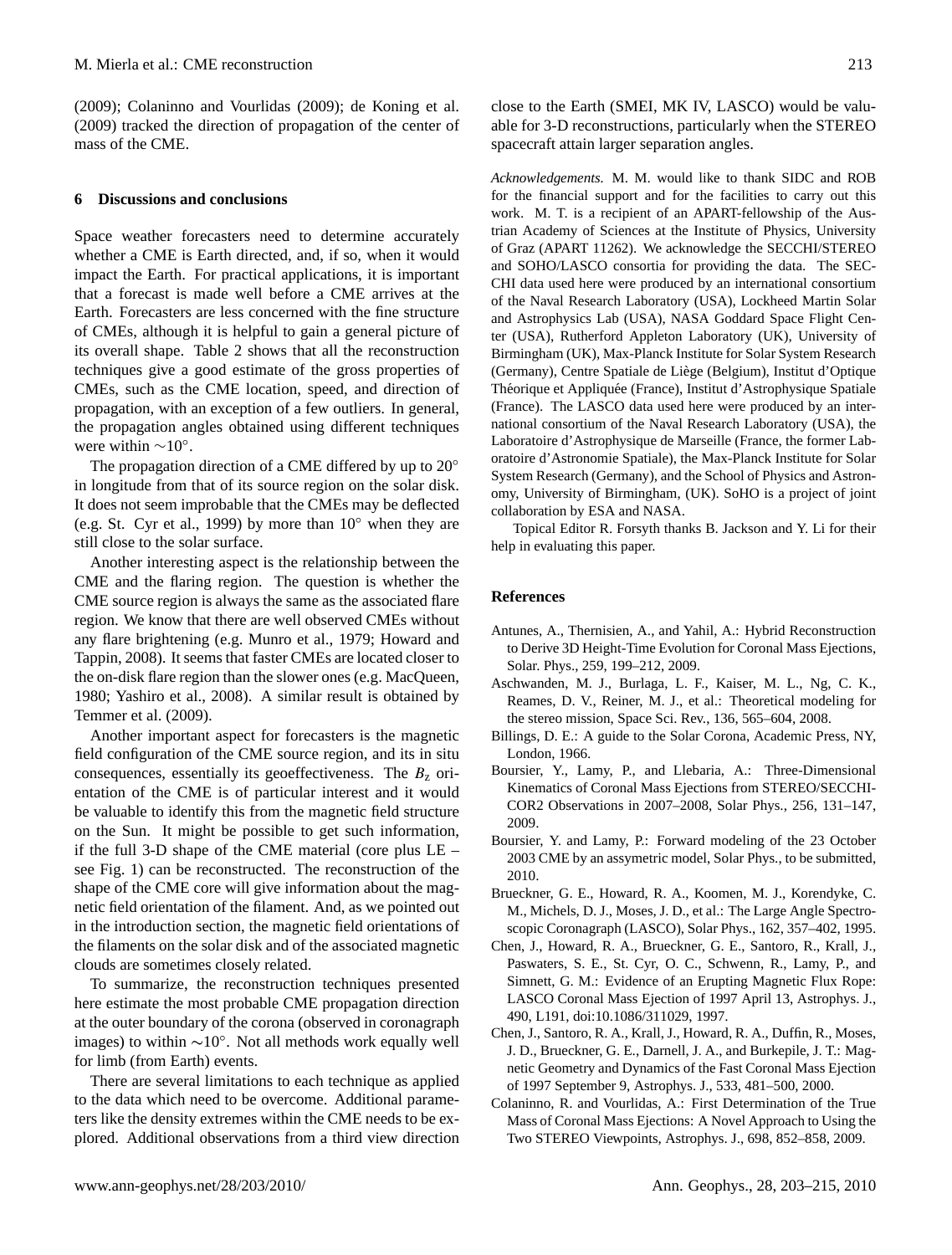- <span id="page-11-22"></span>Cremades, H. and Bothmer, V.: On the three-dimensional configuration of coronal mass ejections, Astron. Astrophys. 422, 307– 322, 2004.
- <span id="page-11-25"></span>de Koning, C. A., Pizzo, V. J., and Biesecker, D. A.: Geometric Localization of CMEs in 3D Space Using STEREO Beacon Data: First Results, Solar Phys., 256, 167–181, 2009.
- <span id="page-11-7"></span>Dere, K. P., Wang, D., and Howard, R.: Three-dimensional Structure of Coronal Mass Ejections from LASCO Polarization Measurements, Astrophys. J., 620, L119–L122, 2005.
- <span id="page-11-14"></span>Feng, L., Inhester, B., Solanki, S., Wiegelmann, T., Podlipnik, B., Howard, R. A., and Wuelser, J.-P.: First Stereoscopic Coronal Loop Reconstructions from STEREO SECCHI Images, Astrophys. J. 671, L205–L208, 2007.
- <span id="page-11-19"></span>Gibson, S. E. and Low, B. C.: A Time-Dependent Three-Dimensional Magnetohydrodynamic Model of the Coronal Mass Ejection, Astrophys. J., 493, 460–473, 1998.
- <span id="page-11-2"></span>Gonzalez, W. D. and Tsurutani, B. T.: Criteria of interplanetary parameters causing intense magnetic storms (Dst of less than −100 nT), Planet. Space Sci., 35, 1101–1109, 1987.
- <span id="page-11-1"></span>Gopalswamy, N., Yashiro, S., Xie, H., Akiyama, S., and Makela, P.: Large Geomagnetic Storms Associated with Limb Halo Coronal Mass Ejections, eprint arXiv:0903.2776, Adv. Geosci., accepted, 2010.
- <span id="page-11-0"></span>Gosling, J. T., Bame, S. J., McComas, D. J., and Phillips, J. L.: Coronal mass ejections and large geomagnetic storms, Geophys. Res. Lett., 17, 901–904, 1990.
- <span id="page-11-4"></span>Howard, R. A., Moses, J. D., Vourlidas, A., Newmark, J. S., Socker, D. G., Plunkett, S. P., et al.: Sun Earth Connection Coronal and Heliospheric Investigation (SECCHI), Space Sci. Rev., 136, 67– 115, 2008.
- <span id="page-11-24"></span>Howard, T. A. and Tappin, S. J.: Three-dimensional reconstruction of two solar coronal mass ejections using the STEREO spacecraft, Solar Phys., 252, 373–383, 2008.
- <span id="page-11-8"></span>Illing, R. M. E. and Hundhausen, A. J.: Disruption of a coronal streamer by an eruptive prominence and coronal mass ejection, J. Geophys. Res., 91, 10951–10960, 1986.
- <span id="page-11-9"></span>Inhester, B.: Stereoscopy basics for the STEREO mission, to appear as a Publ. of the Int. Space Sci. Inst., astro-ph/0612649, 2006.
- <span id="page-11-33"></span>Jackson, J. D.: Classical Electrodynamics (3rd ed.; New York: Wiley), 1997.
- <span id="page-11-10"></span>Jackson, B. V. and Hick, P. P.: Chapter 17 in: Solar and Space Weather Radiophysics, Current Status and Future Developments, edited by: Gary, D. E., and Keller, C. U., Astrophysics and Space Science Library 314, p. 355-386, Kluwer Academic Publ., Dordrecht, The Netherlands, 2005.
- <span id="page-11-11"></span>Jackson, B. V., Buffington, A., Hick, P. P., Wang, X., and Webb, D.: Preliminary three-dimensional analysis of the heliospheric response to the 28 October 2003 CME using SMEI white-light observations, J. Geophys. Res., 111, A04S91, doi:10.1029/2004JA010942, 2006.
- <span id="page-11-12"></span>Jackson, B. V., Bisi, M. M., Hick, P. P., Buffington, A., Clover, J. M., and Sun, W.: Solar Mass Ejection Imager 3-D reconstruction of the 27-28 May 2003 coronal mass ejection sequence, J. Geophys Res., 113, A00A15, doi:10.1029/2008JA013224, 2008.
- <span id="page-11-3"></span>Kaiser, M. L., Kucera, T. A., Davila, J. M., St. Cyr, O. C., Guhathakurta, M., and Christian, E.: The STEREO Mission: An Introduction, Space Sci. Rev., 136, 5–16, 2008.
- Krall, J. and St.Cyr, O. C.: Flux-Rope Coronal Mass Ejection Geometry and Its Relation to Observed Morphology, Astrophys. J.,

652, 1740–1746, 2006.

- <span id="page-11-17"></span>Krall, J., Yurchyshyn, V. B., Slinker, S., Skoug, R. M., and Chen, J.: Flux Rope Model of the 2003 October 28-30 Coronal Mass Ejection and Interplanetary Coronal Mass Ejection, Astrophys. J., 642, 541–553, 2006.
- <span id="page-11-21"></span>Krall, J.: Are All Coronal Mass Ejections Hollow Flux Ropes?, Astrophys. J., 657, 559–566, 2007.
- <span id="page-11-29"></span>Liewer, P. C., De Jong, E. M., Hall, J. R., Howard, R. A., Thompson, W. T., Culhane, J. L., Bone, L., and van Driel-Gesztelyi, L.: Stereoscopic Analysis of the 19 May 2007 Erupting Filament, Solar Phys., 256, 57–72, 2009a.
- <span id="page-11-28"></span>Liewer, P. C., De Jong, E. M., Hall, J. R., Howard, R. A., Sheeley, N., and Thompson, W. T.: Solar Wind 12, AIP, 2009b.
- <span id="page-11-35"></span>MacQueen, R. M.:Coronal transients – A summary, Phil. Trans. R. Soc. Lond., 297, 605–620, 1980.
- <span id="page-11-30"></span>Maloney, S. A., Gallagher, P. T., and McAteer, R. T. J.: Reconstructing the 3-D Trajectories of CMEs in the Inner Heliosphere, Solar Phys., 256, 149–166, 2009.
- <span id="page-11-20"></span>Manchester, W. B., Gombosi, T. I., Roussev, I., De Zeeuw, D. L., Sokolov, I. V., Powell, K. G., Tóth, G., and Opher, M.: Threedimensional MHD simulation of a flux rope driven CME, J. Geophys. Res., 109, A01102, doi:10.1029/2002JA009672, 2004.
- <span id="page-11-16"></span>Michalek, G., Gopalswamy, N., and Yashiro, S.: A New Method for Estimating Widths, Velocities, and Source Location of Halo Coronal Mass Ejections, Astrophys. J., 584, 472–478, 2003.
- <span id="page-11-18"></span>Michalek, G.: An Asymmetric Cone Model for Halo Coronal Mass Ejections, Solar Phys., 237, 101–118, 2006.
- <span id="page-11-23"></span>Mierla, M., Davila, J., Thompson, W., Inhester, B., Srivastava, N., Kramar, M., StCyr, O. C., Stenborg, G., and Howard, R. A.: A Quick Method for Estimating the Propagation Direction of Coronal Mass Ejections using STEREO-COR1 Images, Solar Phys., 252, 385–396, 2008.
- <span id="page-11-26"></span>Mierla, M., Inhester, B., Marque, C., Rodriguez, L., Gissot, S., Zhukov, A., Berghmans, D., and Davila, J.: On 3D Reconstruction of Coronal Mass Ejections: I Method description and application to SECCHI-COR Data, Solar Phys., 259, 123–141, 2009.
- <span id="page-11-32"></span>Minnaert, M.: On the continuous spectrum of the corona and its polarisation. With 3 figures. (Received July 30, 1930), Z. Astrophys. 1, 209–236, 1930.
- <span id="page-11-6"></span>Moran, T. G. and Davila, J. M.: Three-Dimensional Polarimetric Imaging of Coronal Mass Ejections, Science, 305, 66–71, 2004.
- <span id="page-11-27"></span>Moran, T. G., Davila, J. M., and Thompson, W. T.: Threedimensional Coronal Mass Ejection Structure and Orientation from Polarimetric and Geometric Analyses of Stereoscopic Observations, Astrophys. J., submitted, 2010.
- <span id="page-11-5"></span>Munro, R. H.: Coronal transients: arches or bubbles?, Topical Conference on Solar and Interplanetary Physics, Tucson, Arizona, January 12–15, 10, 1977.
- <span id="page-11-34"></span>Munro, R. H., Gosling, J. T., MacQueen, R. M., Poland, A. I., and Ross, C. L.: The association of coronal mass ejection transients with other forms of solar activity, Solar Phys., 61, 201– 215, 1979.
- <span id="page-11-13"></span>Pizzo, V. J. and Biesecker, D. A.: Geometric localization of STEREO CMEs, Geophys. Res. Lett., 31, L21802, doi:10.1029/2004GL021141, 2004.
- <span id="page-11-31"></span>Puetter, R. C., Gosnell, T. R., and Yahil, A.: Digital Image Reconstruction: Deblurring and Denoising, Ann. Rev. Astr. Astrophys. Suppl., 43, 139–194, 2005.
- <span id="page-11-15"></span>Rodriguez, L., Zhukov, A. N., Gissot, S., and Mierla, M.: Three-